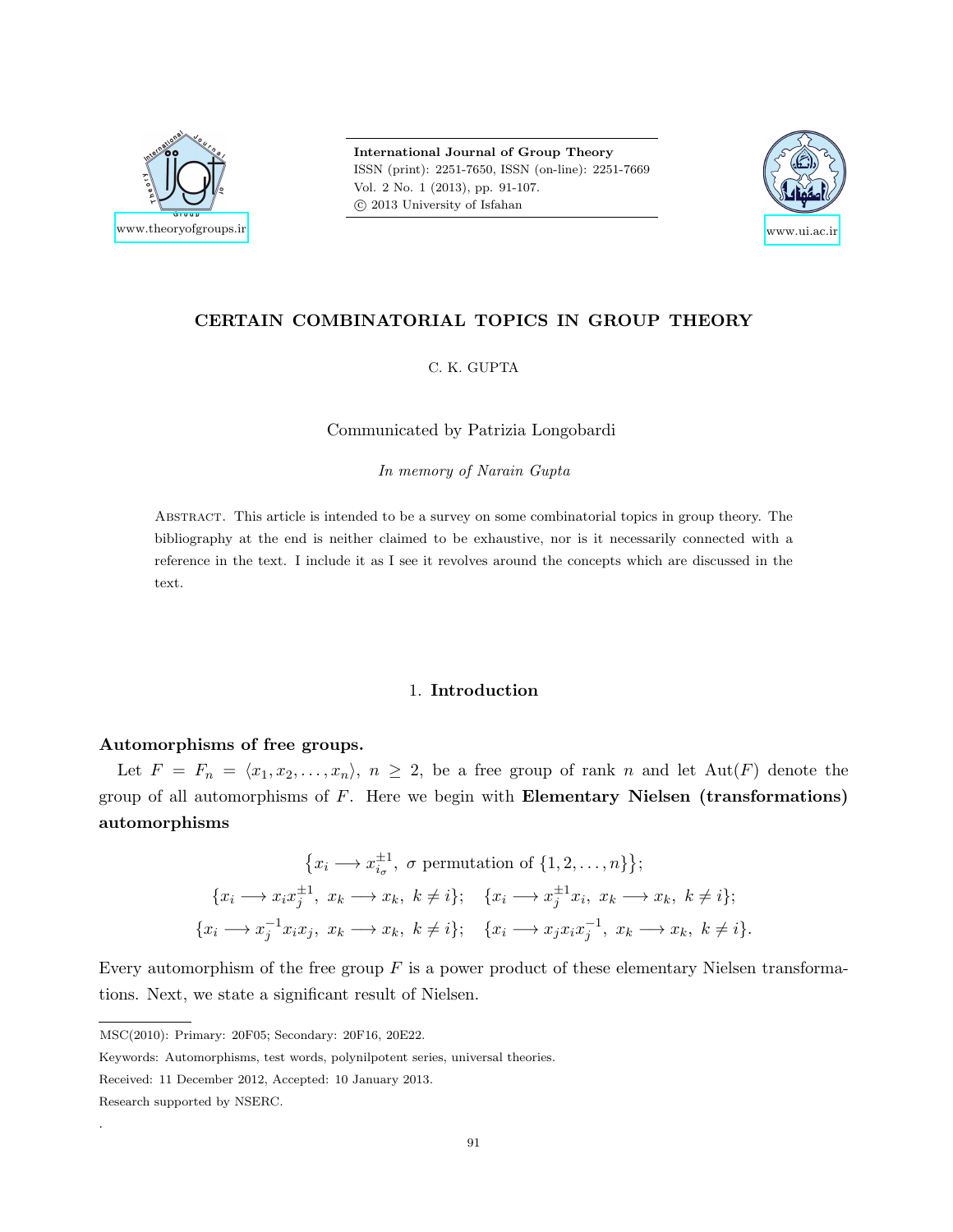**Theorem 1.1 (Nielsen,** [\[68\]](#page-15-0)). Aut(F) can be generated by the following four elementary automorphisms:

$$
\tau_1 = \{x_1 \longrightarrow x_1^{-1}, x_i \longrightarrow x_i, i \neq 1\}; \quad \tau_2 = \{x_1 \longrightarrow x_1x_2, x_i \longrightarrow x_i, i \neq 1\};
$$

$$
\tau_3 = \{x_1 \longrightarrow x_2, x_2 \longrightarrow x_1, x_i \longrightarrow x_i, i \neq 1, 2\};
$$

$$
\tau_4 = \{x_1 \longrightarrow x_2, x_2 \longrightarrow x_3, \dots, x_n \longrightarrow x_1\}.
$$

If  $n \geq 4$ , then Aut(F) can, in fact, be generated by a set of two automorphisms.

**Theorem 1.2 (B. H. Neumann, [\[67\]](#page-15-1)).** If  $n = 4, 6, 8, \ldots$ , then  $\text{Aut}(F) = \langle \tau_4, \varphi \rangle$ , where

$$
\varphi: x_1 \longrightarrow x_2^{-1}, x_2 \longrightarrow x_1, x_3 \longrightarrow x_3, \dots,
$$
  

$$
x_{n-2} \longrightarrow x_{n-2}, x_{n-1} \longrightarrow x_n x_{n-1}^{-1}, \quad x_n \longrightarrow x_{n-1}^{-1};
$$

if  $n = 5, 7, 9, \ldots$ , then  $\text{Aut}(F) = \langle \varphi, \chi \rangle$ , where  $\chi = \tau_4 \tau_{1i} \tau_{2i} \cdots \tau_{ni}$ , and  $\tau_{ki} : x_k \to x_k^{-1}$  $\overline{k}^1, x_i \rightarrow x_i, i \neq k.$ 

Let  $F' = [F, F]$  denote the commutator subgroup of F. Consider the natural homomorphism  $\alpha\colon \operatorname{Aut}(F) \to \operatorname{Aut}(F/F')$ , the kernel of the homomorphism consists of all those automorphisms of F which induce the identity automorphism on  $F$  module  $F'$ . These are so-called IA-automorphisms of  $F$ . We denote by  $IA-Aut(F)$  the subgroup of all IA-automorphisms of F. Elements of IA-Aut(F) may be defined as

$$
\alpha = \{x_1 \longrightarrow x_1d_1, x_2 \longrightarrow x_2d_2, \dots, x_n \longrightarrow x_nd_n\},\
$$

where  $d_i \in F'$  are such that  $\{x_1d_1, x_2d_2, \ldots, x_nd_n\}$  is a basis of F.

Next, we mention an interesting result of Magnus.

**Theorem 1.3 (W. Magnus,** [\[57\]](#page-15-2)). IA-Aut $(F_n)$ ,  $n \geq 2$ , is finitely generated. And

IA-Aut
$$
(F_n)
$$
 = sgp $\{\alpha_{ijk} : x_i \longrightarrow x_i[x_j, x_k], x_t \longrightarrow x_t, t \neq i$   
for all  $i, j, k | j = i$  or  $i \notin \{j, k\}$  and  $j < k\}.$ 

(Here, we write the commutator  $[x_j, x_k] = x_j^{-1} x_k^{-1}$  $k^{-1}x_jx_k.$ 

An inner automorphism of F is clearly an IA-automorphism. We denote by Inner-Aut $(F)$  = Inn-Aut(F) the subgroup of  $Aut(F)$  which consists of all inner automorphisms of F. The centre of F is trivial, so Inn-Aut $(F) \cong F$  and the following inclusions of normal subgroups of Aut $(F)$  are now clear:

$$
F \cong \text{Inn-Aut}(F) \le \text{IA-Aut}(F) \le \text{Aut}(F).
$$

Nielsen [\[68\]](#page-15-0) proved that if F is a free group of rank 2, then IA-Aut(F) = Inn-Aut(F), see Lyndon and Schupp [\[56\]](#page-15-3) for a proof. Formanek and Procesi [\[26\]](#page-13-0) proved that  $\text{Inn-Aut}(F_n)$ ,  $n \geq 2$ , is a unique normal free subgroup of rank n. Also, it is clear that  $Aut(F_n/F_n') \cong GL(n, \mathbb{Z})$ ,  $n \geq 2$ , the group of  $n \times n$  invertible matrices over the integers. Here  $F'_n = [F_n, F_n]$  is the commutator subgroup of  $F_n$ .

We recall the question: What IA-endomorphisms of the free group  $F_n = F = \langle x_1, x_2, \ldots, x_n \rangle$  $(\varphi: F_n \to F_n)$  are automorphisms?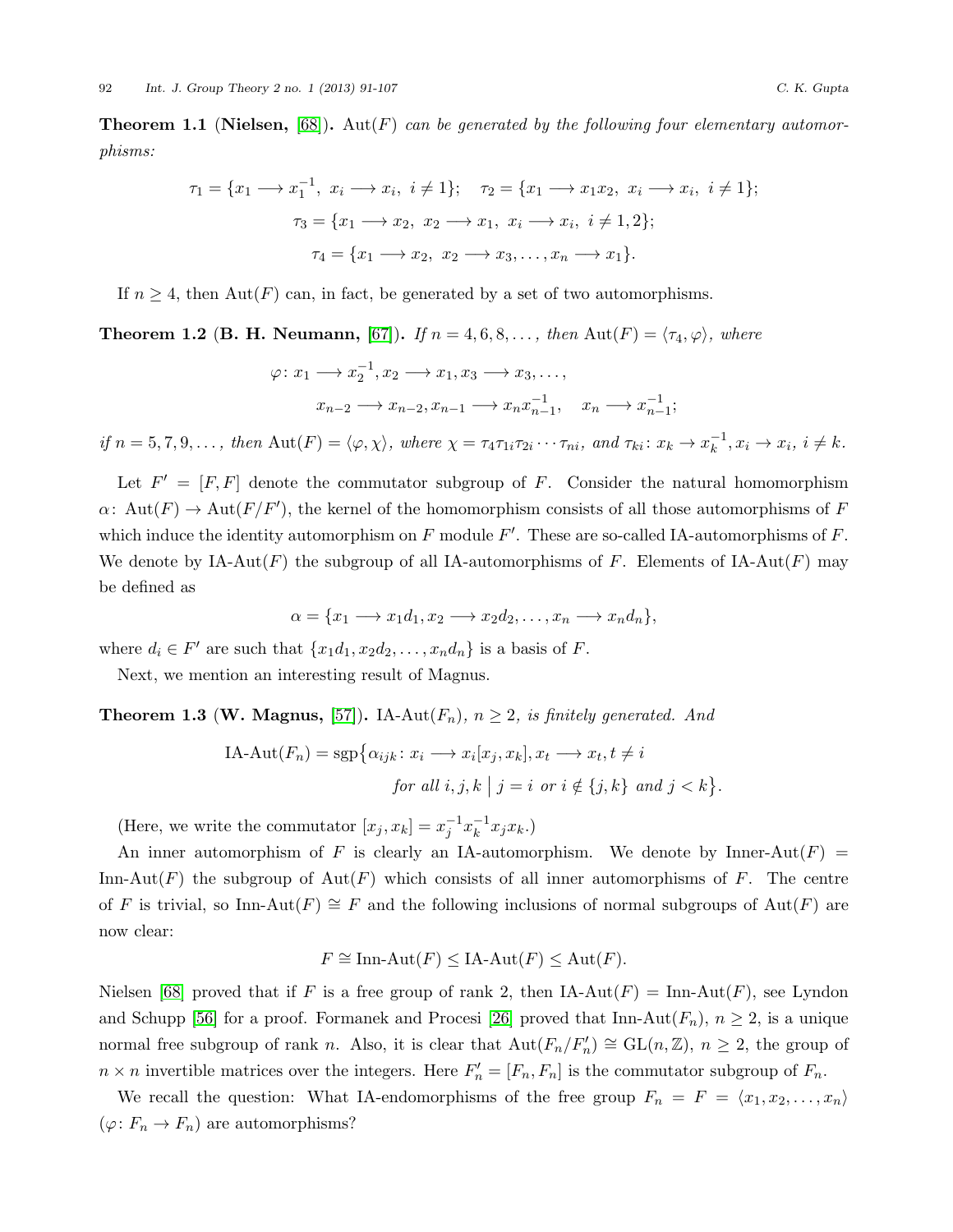Nielsen [\[69\]](#page-15-4) and Mal'tsev [\[60\]](#page-15-5) have proved that if an endomorphism  $\varphi$  of the free group  $F_2$  fixes the commutator of a pair of generators, then  $\varphi$  is an automorphism; Durney [\[23\]](#page-13-1) showed that if  $\varphi$  fixes the commutator modulo  $F_2'' = [F_2', F_2']$ , then  $\varphi$  defines an automorphism of  $F_2$ ; Narain Gupta and Shpilrain [\[48\]](#page-14-0) proved that if an endomorphism  $\varphi$  of  $F_2$  fixes the commutator modulo the derived series  $\delta_k(F_2)$ ,  $k \geq 3$ , then  $\varphi$  is not an automorphism. (Here, the Nielsen commutator test fails.)

### 2. Test words for automorphisms of free groups

**Definition.** A word  $w \in F_n$  is a test word if any endomorphism fixing w is necessarily an automorphism.

Here we begin with some known results: Zieschang [\[101\]](#page-16-0) showed that if  $\varphi$  is an endomorphism of the free group  $F_n = F = \langle x_1, x_2, \ldots, x_n \rangle, n \ge 2$ , then  $\varphi$  is an automorphism if it fixes  $x_1^k x_2^k \cdots x_n^k$ for some  $k \ge 2$  or  $[x_1, x_2][x_3, x_4] \cdots [x_{n-1}, x_n]$  if n is even; Rips [\[77\]](#page-15-6) and Shpilrain [\[90\]](#page-16-1) showed that if  $\varphi([x_1, x_2, \ldots, x_n]) = [x_1, x_2, \ldots, x_n], n \ge 2$ , then  $\varphi$  is an automorphism; Dold [\[20\]](#page-13-2) has found a series of test elements described in graph-theoretic methods; Edward Turner [\[97\]](#page-16-2) proved that test words in  $F_n$  are those words that are not contained in any proper retracts of  $F_n$ . A retraction  $\rho: G \to G$ is a homomorphism of a group G satisfying  $\rho^2 = \rho$  and a retract is the image of a retraction, *i.e.*,  $R = \rho(G)$  is a retract.

**Example.** Let  $\varphi: F_2 \to F_2$  be an endomorphism defined by

$$
\varphi(x_1) = x_1^2 x_2 x_1^{-1} x_2^{-1}, \quad \varphi(x_2) = 1.
$$

Then  $\varphi$  fixes  $x_1^2 x_2 x_1^{-1} x_2^{-1}$  but  $x_1^2 x_2 x_1^{-1} x_2^{-1}$  lies in a proper retract (namely, the image of  $\varphi$ ). Therefore,  $x_1^2 x_2 x_1^{-1} x_2^{-1}$  is not a test word, whereas one can check that  $x_1 x_2 x_1^{-1} x_2^{-1}$  is a test word.

Test sets and test rank: Let  $G = \langle x_1, \ldots, x_n \rangle$  be an *n*-generator group. A set of elements  $\{g_1, \ldots, g_m\}$ ,  $m \leq n$ , is a test set of a group G if whenever  $\varphi(g_i) = g_i$ ,  $i = 1, \ldots, m$  for some endomorphism  $\varphi$  of G, then  $\varphi$  must be an automorphism of G. The test rank of G is the minimal cardinality of a test set.

## 3. Test ranks of free nilpotent groups

**Theorem 3.1 (C. K. Gupta, Roman'kov, Timoshenko** [\[36\]](#page-14-1)). Let  $N = N_{rc}$  be a free nilpotent group of rank  $r \geq 2$ , class  $c \geq 2$ . Then

- (1)  $tr(N) = 2$  for r odd and  $c = 2$ ;
- (2)  $tr(N) = 1$  in all other cases.
- (3) An element  $g \in N_{2q,2}$  is a test element if and only if it can be written as

$$
g = [x_1, x_2]^{t_1} \cdots [x_{2q-1}, x_{2q}]^{t_q}
$$

in some basis  $x_1, x_2, \ldots, x_{2q}$ , and  $t_1, \ldots, t_q$  are non-zero integers.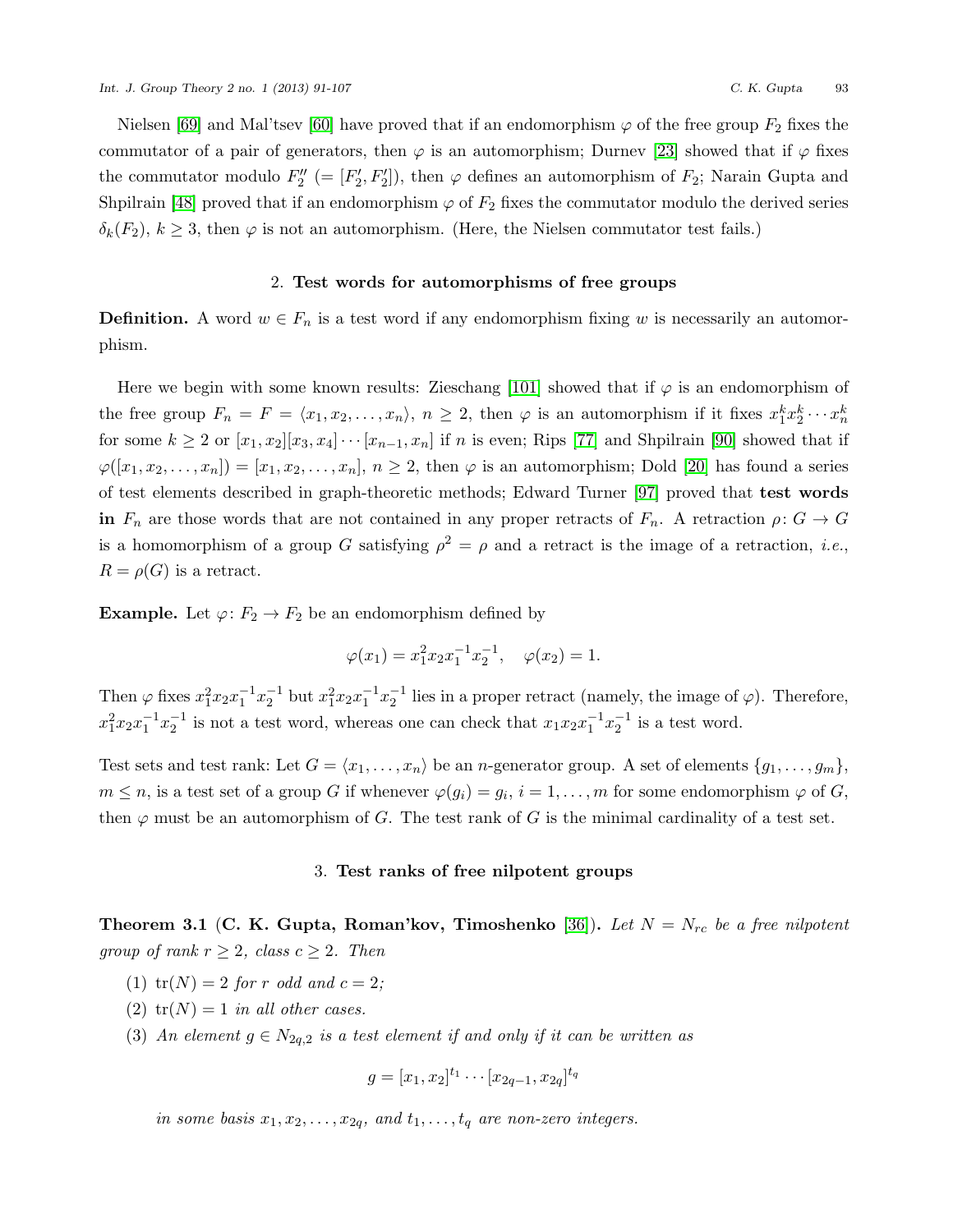*Proof.* First we show that if a test element g exists in  $N_{r2}$ , then  $g \in N'_{r2}$ , the commutator subgroup of  $N_{r2}$ . Suppose  $g \notin N'_{r2}$ , without loss of generality, assume  $g = x_1^n u$ , where

$$
u = \prod_{i < j} [x_i, x_j]^{k_{ij}} \in N'_{r2}, \quad n \ge 1.
$$

Let  $\varphi$  be an endomorphism of  $N_{r2}$  defined by

$$
\begin{cases} x_1 \longrightarrow x_1 v, & v \in N'_{r2} \\ x_i \longrightarrow x_i^{n+1}, & i = 2, \dots, r. \end{cases}
$$

Applying  $\varphi$  to g,

$$
\varphi(g) = \varphi(x_1^n u) = (x_1 v)^n \prod_{1 < j} [x_1, x_j]^{k_{ij}(n+1)} \prod_{1 < i < j < n} [x_1, x_j]^{k_{ij}(n+1)^2}
$$
\n
$$
= x_1^n v^n u w^n
$$

for some  $w \in N'_{r2}$ .

$$
\varphi(g) = \varphi(x_1^n u) = x_1^n v^n u w^n
$$
  
=  $x_1^n (w^{-1})^n u w^n$  let  $v = w^{-1}$   
=  $x_1^n u$ ,

 $u \in N'_{r2}$  and  $N_{r2}$  is nilpotent of class 2. Hence  $\varphi(g) = g$ . Obviously,  $\varphi$  is not an automorphism of  $N_{r2}$ . Thus, g is not a test element. So, we can assume that  $g \in N' = N'_{rc}$ . For instance, the set of elements  ${x_1, [x_2, x_3] \cdots [x_{r-1}, x_r]}$  is a test set. Let

$$
\alpha \colon \begin{cases} x_1 \longrightarrow y_1 \\ \dots \\ x_r \longrightarrow y_r \end{cases}
$$

be an endomorphism of N,  $y_i = x_1^{\alpha_{i1}} \cdots x_r^{\alpha_{ir}} c_i$ ,  $\alpha_{ij} \in \mathbb{Z}$ ,  $c_i \in N'$ . Let  $A = (\alpha_{ij})$ . An endomorphism  $\alpha$ of N is an automorphism if  $\alpha$  induces an automorphism on  $N/N'$  [\[66\]](#page-15-7). It turns out that the matrix  $A = (\alpha_{ij})$  is invertible over Z. Thus,  $\alpha$  is an automorphism.

For instance, r odd,  $c \geq 3$ ,  $N_{rc}$  contains a test element  $g = [[x_2, x_3] \cdots [x_{r-1}, x_r], x_1]$ . If  $r = 2q$ even,  $c \geq 3$ , then  $g = [x_1, x_2]^{t_1} \cdots [x_{2q-1}, x_{2q}]^{t_q}$  is a test element in N. For details, see our paper.

 $\Box$ 

## 4. Test rank of a direct product  $F_r \times A_n$

 $[F_r = \langle x_1, x_2, \ldots, x_r \rangle$  free group of rank r;  $A_n = \langle a_1, a_2, \ldots, a_n \rangle$  free abelian group of rank n.]

It follows from the works of Zieschang, Rips, Rosenberger and Turner: A free group  $F_r$  has test rank 1; a free abelian group  $A_n$  has test rank n. Fine, Rosenberger, Spellman, Stille [\[25\]](#page-13-3) have shown that for the given integers n and k, there exists a group of rank n with test rank k.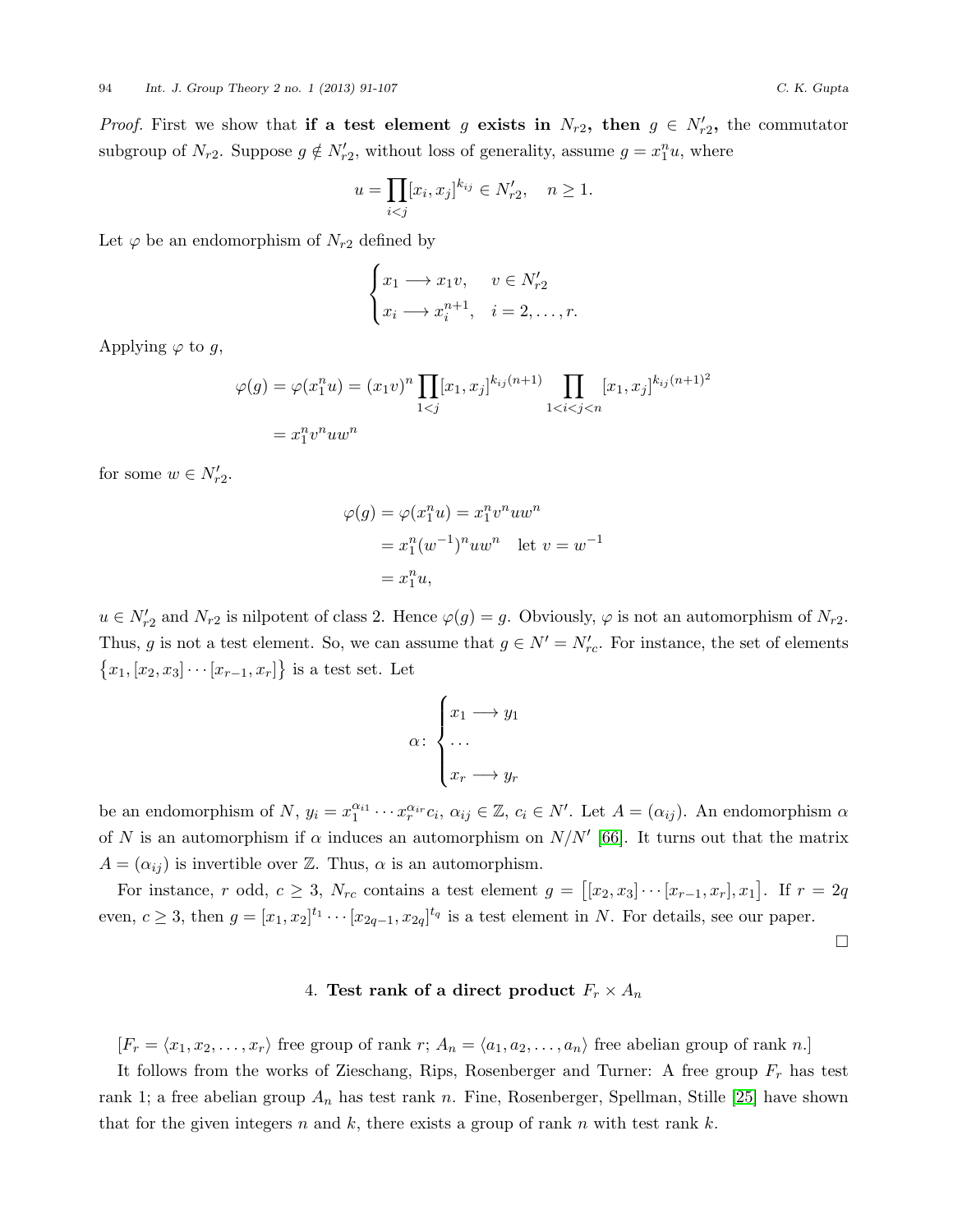**Theorem 4.1 (Fine, Rosenberger, Spellman, Stille** [\[25\]](#page-13-3)). Test rank of  $G = G_{rn} = F_r \times A_n$ equals  $n + 1$ , for  $r \geq 2$  and  $n \geq 1$ .

Something is wrong with the statement of the theorem. We have now proved the following.

Theorem 4.2 (C. K. Gupta, Roman'kov, Timoshenko [\[36\]](#page-14-1)). The group  $G = F_r \times A_n = G_{rn}$ has test rank n, where  $F_r$ : free group of rank  $r \geq 2$ ,  $A_n$ : free abelian group of rank  $n \geq 1$ .

*Proof.* Let  $x_1, \ldots, x_r$  be a basis of  $F_r$ . Shpilrain [\[90\]](#page-16-1) has shown that the commutator

$$
w_1 = [\cdots [x_1, x_2], \ldots, x_r]
$$

is a test element in  $F_r$ . He started with Nielsen's test element  $[x_1, x_2]$  of  $F_2$ , and his proof used induction on r. Also, as proved by Fine, Rosenberger, Spellman, Stille [\[25\]](#page-13-3), every commutator  $[x_1^m, x_2]$ ,  $m \ge 2$ , is also a test element in  $F_2$ . We started with  $[x_1^m, x_2]$  for  $m = 2$ , and using similar arguments as Shpilrain, we derive that the commutator

$$
w_2 = [\cdots [x_1^2, x_2], \ldots, x_r]
$$

is a test element in  $F_r$ . So, we have obtained  $w_1, w_2$  two non-commuting test elements in  $F_r$ . Here, we have shown that the set of elements  $g_1 = w_1 a_1, g_2 = w_2 a_2, \ldots, g_n = w_2 a_n$  is a test set for G [here  $a_1, \ldots, a_n$  is a basis of  $A_n$ . That concludes the proof.

# 5. Invertibility criterion for endomorphisms, test ranks of metabelian products of abelian groups

Here we begin with a definition.

**Definition.** An endomorphism of a group G is an IA-endomorphism if it induces the identity map on  $G/G'$ .

Let  $G = \prod_{i} * A_i$  be a free product of some non-trivial abelian groups  $A_1, \ldots, A_n$ . Let  $A = G/G''$  be the metabelian product of groups  $A_1, \ldots, A_n$ . Denote  $A = \prod_{i=1}^n *_{{\mathfrak A}^2} A_i$ .

P. Ushakov studied IA-automorphisms of metabelian products of abelian groups. He considered an embedding of the IA-Aut A group in a group of matrices over some ring for metabelian products A of abelian torsion-free groups. He showed a stronger version of Bachmuth embedding. It follows from Ushakov's results: an IA-endomorphism  $\varphi$  is an IA-Aut A if and only if the determinant of the matrix  $(D_i a_j)$  over the ring  $\mathbb{Z}(A/A')$  can be written as

$$
\det(D_i a_j) = \pm g(a_1 - 1) \cdots (a_n - 1),
$$

where  $g \in A/A'$ ,  $B_i$  a basis of  $A_i$  and  $a_i \in B_i$ .

Here, we give necessary and sufficient conditions for an endomorphism of a metabelian product of free abelian groups to be an automorphism.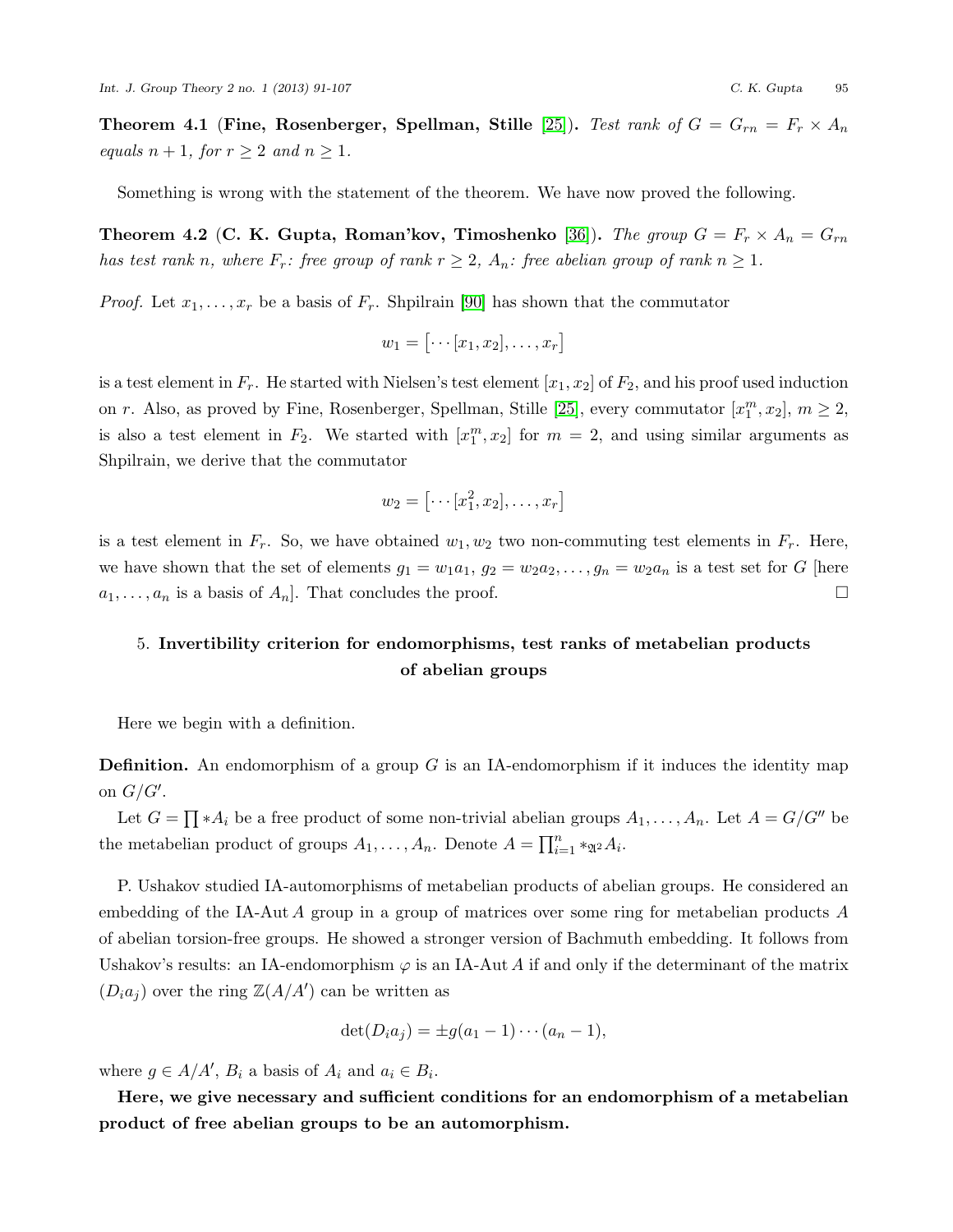Theorem 5.1 (C. K. Gupta and E. I. Timoshenko [\[44\]](#page-14-2)). Let  $A = \prod_{i=1}^{n} *_{\mathfrak{A}^2} A_i$  be a metabelian product of torsion-free abelian groups of finite ranks;  $B_i$ : a basis of  $A_i$ ;  $a_i$  some fixed element of  $B_i$ ;  $\varphi$  an endomorphism of A and  $\varphi(a_i) = y_i$ .  $A_1, \ldots, A_m$  non-cyclic groups  $(m \leq n)$ . Then  $\varphi \in \text{Aut}(A)$ if and only if

- (1) the images of elements  $\varphi(b)$ ,  $b \in \bigcup_{i=1}^n B_i$  in the group  $A/A'$  generate this group;
- (2) det $(D_i y_j) = J_{n \times n}$  over  $\mathbb{Z}(A/A')$  can be written as

$$
\det J = \pm g(y_i - 1) \cdots (y_m - 1)(a_{m+1} - 1) \cdots (a_n - 1)
$$

for some  $g \in A/A'$ .

Next we begin with a definition.

**Definition.** Let G be a group and  $g_1, \ldots, g_n \in G$ . The set of elements  $\{g_1, \ldots, g_m\}$  has the **property** (\*) if, whenever  $\varphi(g_i) = g_i$ , for  $i = 1, ..., m$ , for some IA-endomorphism  $\varphi$  of G, then this  $\varphi$  is an automorphism of G.

Next, we state the following.

Theorem 5.2 (C. K. Gupta and E. I. Timoshenko [\[44\]](#page-14-2)). Let  $A = \prod_{i=1}^{n} *_{\mathfrak{A}^2} A_i$  be a metabelian product of torsion-free abelian groups of finite ranks,  $n \geq 2$ . Then

- (1) there is a system  $\{g_1, \ldots, g_{n-1}\}$  of elements of the group A with the property  $(*)$ ;
- (2) there exists no system of elements  $\{g_1, \ldots, g_{n-2}\}\$  with the property  $(*)$ ;
- (3) a system of elements  $\{g_1, \ldots, g_{n-1}\}$  of the group A has the property  $(*)$  if and only if all elements belong to A' and are independent over the ring  $\mathbb{Z}(A/A')$ .

In the proof of (1), we demonstrate that the set of elements  $[a_1, a_2], \ldots, [a_1, a_n]$  has the property  $(*)$ , where  $B_i$  is a basis of the group  $A_i$ , and  $a_i$  some fixed element of  $B_i$ ,  $i = 1, ..., n$ . Let  $\varphi \in \text{IA-End}(A)$ and let  $\varphi([a_1, a_i]) = [a_1, a_i]$  for  $i = 2, \ldots, n$ . Then it can be shown that the IA-endomorphism  $\varphi$ induces the identity map on the commutator subgroup A'. From this we conclude that  $\varphi$  is actually an automorphism of A. For the details of (2) and (3), see our paper.

Next, we have obtained the following:

Theorem 5.3 (C. K. Gupta and E. I. Timoshenko [\[44\]](#page-14-2)). Let  $A = \prod_{i=1}^{n} *_{\mathfrak{A}^2} A_i$  be a metabelian product of torsion-free abelian groups of finite ranks,  $n \geq 2$ . Then the test rank of the group A equals  $n-1$ .

# 6. Test ranks for some free polynilpotent groups

**Theorem 6.1 (C. K. Gupta and E. I. Timoshenko** [\[45\]](#page-14-3)). Let  $F = \langle x_1, \ldots, x_r \rangle$  be a free group. Let  $\mathbb{Z}(F/R)$  be a domain, having trivial units only,  $R \leq F'$ . If  $\{\tilde{g_1}, \ldots, \tilde{g_m}\} \in F/R'$  is a test collection,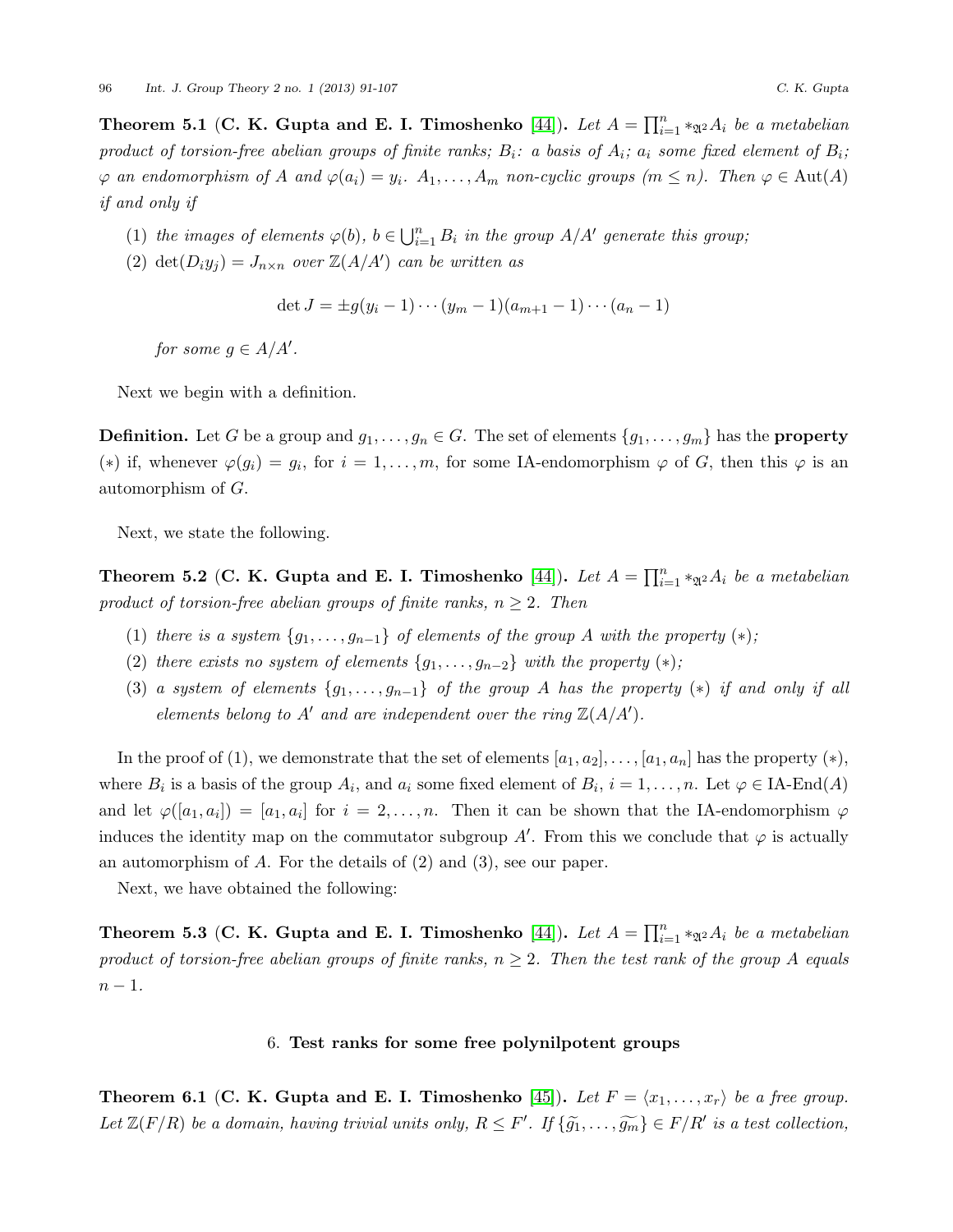then for every solution  $\overline{\lambda_1}, \ldots, \overline{\lambda_m} \in \mathbb{Z}(F/R)$  of the system of equations

$$
\partial_1 \widetilde{g_1} \cdot \overline{\lambda_1} + \dots + \partial_r \widetilde{g_1} \cdot \overline{\lambda_r} = 0
$$

$$
\dots
$$

$$
\partial_1 \widetilde{g_m} \cdot \overline{\lambda_1} + \dots + \partial_r \widetilde{g_m} \cdot \overline{\lambda_r} = 0
$$

and for any  $\tilde{c} \in R/R'$ , the following condition should hold:

$$
\partial_1 \tilde{c} \cdot \overline{\lambda_1} + \cdots + \partial_r \tilde{c} \cdot \overline{\lambda_r} = 0.
$$

**Proposition.** Let F be a free group with basis  $x_1, \ldots, x_r$ ,  $\{1\} \neq R \subseteq F$ ,  $\tilde{c} \in R/R'$ ,  $\mathbb{Z}(F/R)$  be a domain,  $\overline{\lambda_i} \in \mathbb{Z}(F/R)$  for  $i = 1, \ldots, r$ . Then the endomorphism

$$
\varphi \colon \begin{cases} \widetilde{x_1} \longrightarrow \widetilde{c}^{\overline{\lambda_1}} \cdot \widetilde{x_1} \\ \cdots \\ \widetilde{x_r} \longrightarrow \widetilde{c}^{\overline{\lambda_r}} \cdot \widetilde{x_r} \end{cases}
$$

of  $F/R'$  will be an automorphism if and only if

$$
\partial_1 \tilde{c} \cdot \overline{\lambda_1} + \cdots + \partial_r \tilde{c} \cdot \overline{\lambda_r} + 1
$$

is an invertible element of the ring  $\mathbb{Z}(F/R)$ .

**Theorem 6.2 (C. K. Gupta and E. I. Timoshenko** [\[45\]](#page-14-3)). Let  $F = \langle x_1, \ldots, x_r \rangle$  be a free group. Let  $\mathbb{Z}(F/R)$  be a domain with trivial units only, R a non-trivial verbal subgroup of F', and  $tr(F/R')$ be the test rank. Then  $tr(F/R')$  equals  $r-1$ , or r.

From these theorems, we obtain the following:

**Corollary 1.** For  $r \geq 2$  and every collection  $(c_1, \ldots, c_l)$  of classes, a free polynilpotent group  $F_r(\mathbb{AN}_{c_1}\cdots\mathbb{N}_{c_l})$  has its test rank equal to  $r-1$ , or  $r$ .

Corollary 2. Let  $r \geq 2$ ,  $c \geq 2$  and F be a free group of rank r. Then the test rank for a group  $F/[\gamma_c(F), \gamma_c(F)]$  equals to  $r-1$ .

#### Here, we mention Shmel'kin's theorems.

**Theorem 6.3.** Let  $F = \langle x_1, \ldots, x_r \rangle$  be a free group of rank  $r \geq 2$ . Let R be a verbal subgroup of F and  $F/R$  a free polynilpotent group. Assume endomorphism  $\varphi$  of  $F/R'$  acts identically on the subgroup  $A = R/R'$ . Then  $\varphi$  is an inner automorphism of  $F/R'$  induced by some element of  $A = R/R'$ .

**Theorem 6.4.** Let  $F = \langle x_1, x_2 \rangle$  be a free group of rank 2. Let  $c \geq 2$ ,  $t \geq 1$ ,  $R = \gamma_c(F)$  and  $\widetilde{F} = F/R'$ . Assume  $\widetilde{y_1}, \widetilde{y_2} \in \widetilde{F}$  and  $[\widetilde{x_1}, \widetilde{x_2}, \ldots, \widetilde{x_2}] = [\widetilde{y_1}, \widetilde{y_2}, \ldots, \widetilde{y_2}]$  of weight  $c+t$  are equal. Then the map  $\varphi: \{\widetilde{x}_i \to \widetilde{y}_i, i = 1, 2\}$  is an automorphism of F.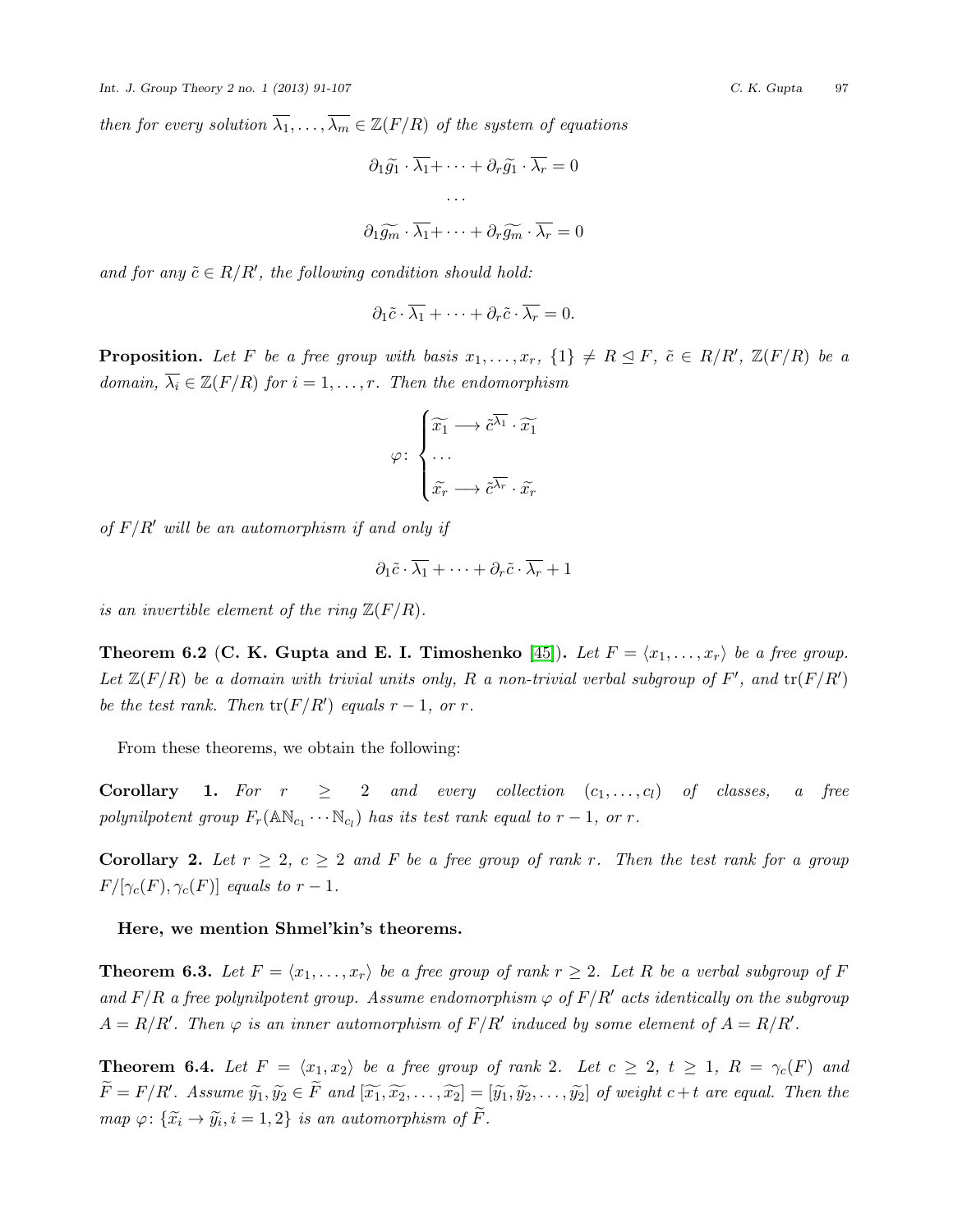**Theorem 7.1 (C. K. Gupta and E. I. Timoshenko** [\[46\]](#page-14-4)). Let  $g_1, \ldots, g_m$  be elements of the group  $F = A_1 * \cdots * A_n$  and  $R \trianglelefteq F$ ;  $R \cap A_i = \{1\}$  for  $i = 1, \ldots, n$ ;  $A = F/R$ ,  $T = t_1 \mathbb{Z}A + \cdots + t_n \mathbb{Z}A$  is a right  $\mathbb{Z}A$ -module with basis  $t_1, \ldots, t_n$ ;  $\tau_j = t_1D_1g_j + \cdots + t_nD_ng_j$ ;  $L = t_1\triangle_1\mathbb{Z}A + \cdots + t_n\triangle_n\mathbb{Z}A$ , where  $\Delta_i$  is the augmentation ideal of  $\mathbb{Z}A_i$ . Then the elements  $g_1, \ldots, g_m$  generate the group  $F/R'$  if and only if the elements  $\tau_1, \ldots, \tau_m$  generate a right  $\mathbb{Z}A$ -module L.

**Corollary.** Let  $F_m$  be a free group of rank m with basis  $x_1, \ldots, x_m$ ;  $g_1, \ldots, g_n \in F_m$ ,  $n \geq m$ ; R is a normal subgroup of  $F_m$  with  $R \cap gp(x_i) = \{1\}$  for  $i = 1, \ldots, m$ ;  $\mathbb{Z}(F_m/R)$  is a domain. Then the elements  $g_1, \ldots, g_n$  generate the group  $F_m/R'$  if and only if for the matrix  $J(g) = (\partial_i g_j)_{m \times n}$ , there exists a matrix  $B_{n\times m}$  over  $\mathbb{Z}(F_m/R)$  for which  $J(g) \cdot B = E_{m\times m}$  (identity matrix).

The following is a stronger version of Birman's theorem.

**Corollary.** Elements  $g_1, \ldots, g_n \in F_m$  ( $n \geq m$ ) of a free group  $F_m$  of rank m generate  $F_m$  if and only if for the matrix  $J(g) = (\partial_i g_i)_{m \times n}$  there exists a matrix  $B_{n \times m}$  such that  $J(g) \cdot B = E_{m \times m}$  (identity matrix).

Next we obtain the following:

**Theorem 7.2 (C. K. Gupta and E. I. Timoshenko** [\[46\]](#page-14-4)). Let  $A_i$  ( $i = 1, \ldots, n$ ) be free abelian groups of ranks  $m_i$ ;  $m = m_1 + \cdots + m_n$ ;  $r \leq m$ ,  $F = A_1 * \cdots * A_n$ ; D is a Cartesian subgroup of F;  $A = F/D$ ;  $G = F/D'$ ;  $\Delta_i$  is the augmentation ideal of the ring  $\mathbb{Z}A_i$ ;  $g_1, \ldots, g_r \in G$ ;  $T =$  $t_1\mathbb{Z}A+\cdots+t_n\mathbb{Z}A$  is a free  $\mathbb{Z}A$ -module with basis  $t_1,\ldots,t_n$ ;  $L=t_1\triangle_1\mathbb{Z}A+\cdots+t_n\triangle_n\mathbb{Z}A$ ;  $\tau_j=$  $t_1D_1g_j + \cdots + t_nD_ng_j \in L, j = 1,\ldots,r.$  Then there exist elements  $g_{r+1},\ldots,g_m \in G$  such that  $g_1, \ldots, g_r, g_{r+1}, \ldots, g_m$  generate the group G if and only if there exist elements  $\tau_{r+1}, \ldots, \tau_m \in L$  such that the elements  $\tau_1, \ldots, \tau_r, \tau_{r+1}, \ldots, \tau_m$  generate the ZA-module L.

The above theorem collects earlier results of Timoshenko, Roman'kov, Narain Gupta–Noskov– C. K. Gupta.

**Corollary.** Let  $S_n$  be a free metabelian group of rank n;  $g_1, \ldots, g_r \in S_n$  ( $r \leq n$ ). Then the elements  $g_1, \ldots, g_r$  can be included in a basis of  $S_n$  if and only if the ideal generated by the  $r \times r$  minors of the matrix  $(\partial_i g_j)$  over the ring  $\mathbb{Z}(S_n/S'_n)$  coincides with the whole ring.

#### 8. Test ranks for certain solvable groups

**Theorem 8.1 (C. K. Gupta and E. I. Timoshenko** [\[43\]](#page-14-5)). The test rank of solvable products of m non-trivial free abelian groups  $A_1, \ldots, A_m$  of finite ranks is equal to  $m-1$  if we consider the variety  $\mathfrak{A}^n$ ,  $n \geq 2$ , of solvable groups.

This statement implies the following.

**Corollary 8.2.** Let  $G = \mathfrak{A}^2 \prod_{i=1}^m A_i$  be a metabelian product of torsion-free abelian groups of finite ranks,  $m \geq 2$ . Then the test rank of G equals  $m - 1$ .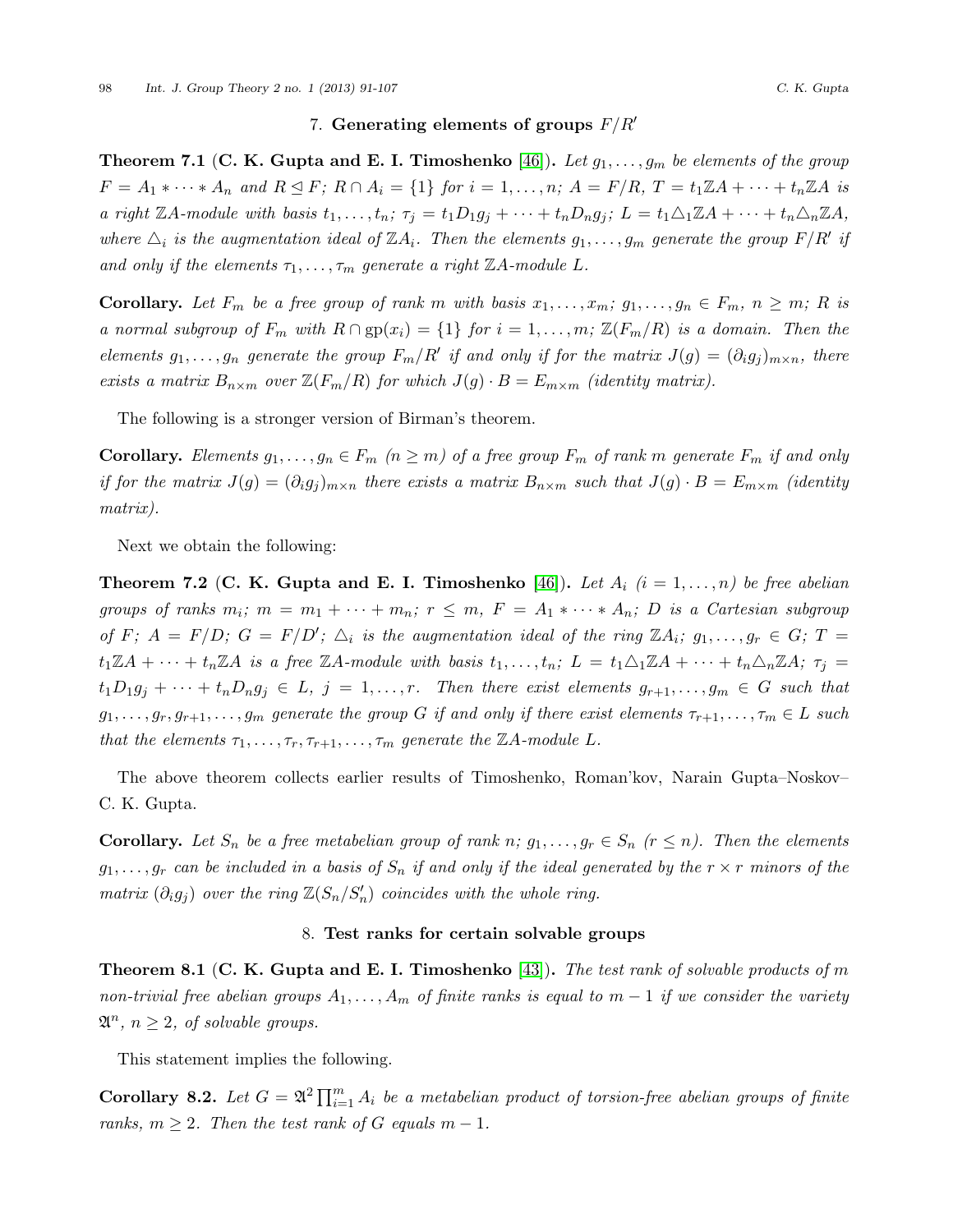**Corollary 8.3.** The test rank of a free solvable group  $F_r(\mathfrak{A}^n)$ ,  $r \geq 2$ ,  $n \geq 2$ , is  $r-1$ .

Corollary 2 answers a question by Fine and Shpilrain (unsolved problems in [\[62,](#page-15-8) problem 14.88]): Does a free solvable group of rank 2 and class  $n \geq 3$ , possess test elements? Here, we answer their question positively.

### 9. Torsion in factors of polynilpotent series

A well-known result of Karrass, Magnus, Solitar [\[51\]](#page-14-6) states: The group is torsion-free if and only if the relation is not a proper power of any word  $w$  in the group. Earlier, an analog with the Karrass, Magnus, Solitar theorem: Romanovskii [\[84\]](#page-16-3) proved that the factors of the derived subgroup series of the group G are torsion-free if and only if r is not a proper power of any element of F modulo  $F^{(k+1)}$ .

Here, we consider a more general situation: let  $F = \langle x_1, \ldots, x_n \rangle$  be a free group. We consider in F some polynilpotent series of subgroups

$$
(9.1) \t\t\t F = F_{11} \geq F_{12} \geq \cdots \geq F_{1,m_1+1} = F_{21} \geq \cdots \geq F_{2,m_2+1} = F_{31} \geq \cdots.
$$

We define  $F_{ij} = \gamma_i(F_{i1}), \gamma_i(F_{i1})$  is the j-th term of the lower central series of  $F_{i1}$ .

The group  $F/F_{s,m_s+1}$  is a free group of the variety  $N_{m_1}N_{m_2}\cdots N_{m_s}$ , where  $N_m$  is a variety of nilpotent groups of class  $\leq m$ . [The product variety  $N_{c_1}N_{c_2}$  is the variety of all extensions of groups in  $N_{c_1}$  by groups in  $N_{c_2}$ .

Let  $G = \langle x_1, \ldots, x_n | r \rangle$  be a group with a single defining relation. Denote by  $G_{ij}$  a canonical image of  $F_{ij}$  in G. We have a polynilpotent series in G:

(9.2)  

$$
G = G_{11} \ge G_{12} \ge \cdots \ge G_{1,m_1+1}
$$

$$
= G_{21} \ge \cdots \ge G_{2,m_2+1} = G_{31} \ge \cdots.
$$

We prove more generally the following.

Theorem 9.1 (C. K. Gupta and N. S. Romanovskii [\[39\]](#page-14-7)). Let  $G = F/r^F$  be a group with a single defining relation,  $r \in F_{km} \setminus F_{k,m+1}$  ( $m \leq m_k$ ),  $F_{ij}$  the term of some polynilpotent series of the free group F. We show that the factors of the corresponding polynilpotent series of the group G are torsion-free if and only if r is not a proper power of any element of F mod  $F_{k,m+1}$ .

Denote  $\gamma_i(G)$  as the *i*-th term of the lower central series of a group G, *i.e.*,  $\gamma_1(G) = G$ ,  $\gamma_{i+1}(G) =$  $[\gamma_i(G),G].$ 

We also give a description of the lower central series of a group  $F/[R, R]$ , when  $F/R$  is a nilpotent group with torsion-free lower central factors. Earlier, Narain Gupta, Frank Levin, and C. K. Gupta [\[31\]](#page-14-8) gave a description of the lower central series of a group  $F/[R, R]$ , when  $F/R$  is a free nilpotent group. We make use of the Magnus Embedding in the proofs. We recall: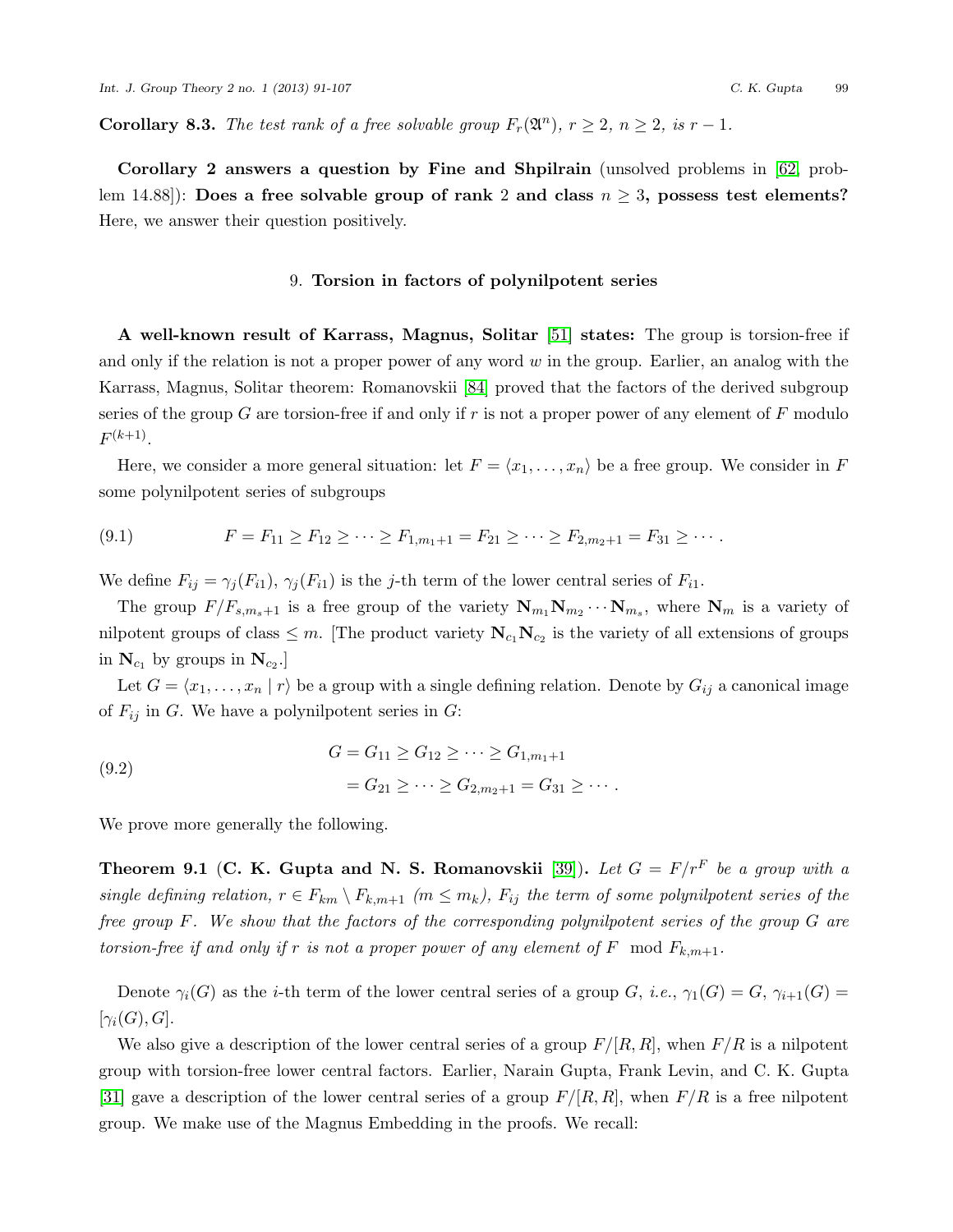Let  $F = \langle x_i \mid i \in I \rangle$  be a free group,  $A = F/R$ ,  $a_i$  canonical image of  $x_i$  in A. Consider a right free ZA-module T with a basis  $\{t_i \mid i \in I\}$ , a group of matrices  $\left(\begin{smallmatrix} A & 0 \\ T & 1 \end{smallmatrix}\right)$  and a group homomorphism

$$
\varphi \colon F \longrightarrow \begin{pmatrix} A & 0 \\ T & 1 \end{pmatrix} \quad \text{defined as} \quad x_i \longrightarrow \begin{pmatrix} a_i & 0 \\ t_i & 1 \end{pmatrix}.
$$

Kernel of  $\varphi = [R, R]$ . Here  $\varphi$  defines an embedding of the group  $F/[R, R]$  into the group of matrices  $\begin{pmatrix} A & 0 \\ T & 1 \end{pmatrix}$  known as the Magnus embedding.  $R\varphi$  consists of matrices of the type  $\begin{pmatrix} 1 & 0 \\ t_1u_1+\cdots+t_nu_n & 1 \end{pmatrix}$  for which  $(a_1 - 1)u_1 + \cdots + (a_n = 1)u_n = 0$ . It follows from the construction, replace the ring ZA by  $(\mathbb{Z}/m\mathbb{Z})A$ , then ker  $\varphi = R^m[R, R]$ .

### 10. Word problem for certain polynilpotent groups

We write  $G = \langle x_1, \ldots, x_n | r_1, \ldots, r_m; \mathfrak{M} \rangle$ , where a group G is presented in a variety M by generating elements  $x_1, \ldots, x_n$  and by defining relations  $r_1, \ldots, r_m$  if it is a quotient group of a free group in the variety  $\mathfrak{M}$  with basis  $\{x_1, \ldots, x_n\}$  w.r.t. a normal subgroup generated by  $r_1, \ldots, r_m$ . In other words, all relations between  $x_1, \ldots, x_n$  in G are consequences of the given defining relations and identities defining M.

For  $k \geq 3$ , there are examples of groups that are finitely presented in a variety  $A^k$  of soluble groups (here, A the variety of Abelian groups) that have an algorithmically undecidable word problem [\[72,](#page-15-9) [53\]](#page-15-10).  $N_k$ : the variety of nilpotent groups of class at most k. Similar examples for varieties  $N_kA$ , with  $k \geq 3$ , are given by Epanchintsev and Kukin [\[24\]](#page-13-4). On the other hand, the word problem is decidable for groups that are finitely presented in varieties  $N_k$  (Mal'tsev, [\[60\]](#page-15-5)),  $\mathbb{A}^2$  (Romanovskii, [\[84\]](#page-16-3)), and  $\mathbb{N}_2\mathbf{A}$  (Kharlampovich, [\[52\]](#page-14-9)).

A question of Kargapolov (in [\[62,](#page-15-8) Problem 3.16]): Decide whether the word problem is decidable for groups with one defining relation in  $\mathbb{A}^k, \, k \geq 3,$  remaining open.

We define an element  $r$  of a free soluble group  $F$  of derived length  $n$  is called primitive if  $r \in F^{(i)} \setminus F^{(i+1)}$ , in a series of derived subgroups, implies that  $r$  modulo  $F^{(i+1)}$  is not a proper power of another element. Here we deal with a more general case—of a polynilpotent variety  $\mathfrak{M} = \mathbf{N}_{ms} \cdots \mathbf{N}_{m1}$ . We prove the following.

Theorem 10.1 (C. K. Gupta and N. S. Romanovskii [\[38\]](#page-14-10)). Polynilpotent groups with a single primitive defining relation have a decidable word problem.

In the proof, essential use is made of earlier results [\[39\]](#page-14-7) from our paper: where factors of a polynilpotent series in a group  $G$  are torsion-free.

### 11. Property of being equationally Noetherian

A group A is equationally Noetherian if, for any n, every system of equations in  $x_1, \ldots, x_n$  with coefficients from  $A$  is equivalent to some finite subsystem of a given system. The condition of being equationally Noetherian is equivalent to being Noetherian for the Zariski topology defined on a set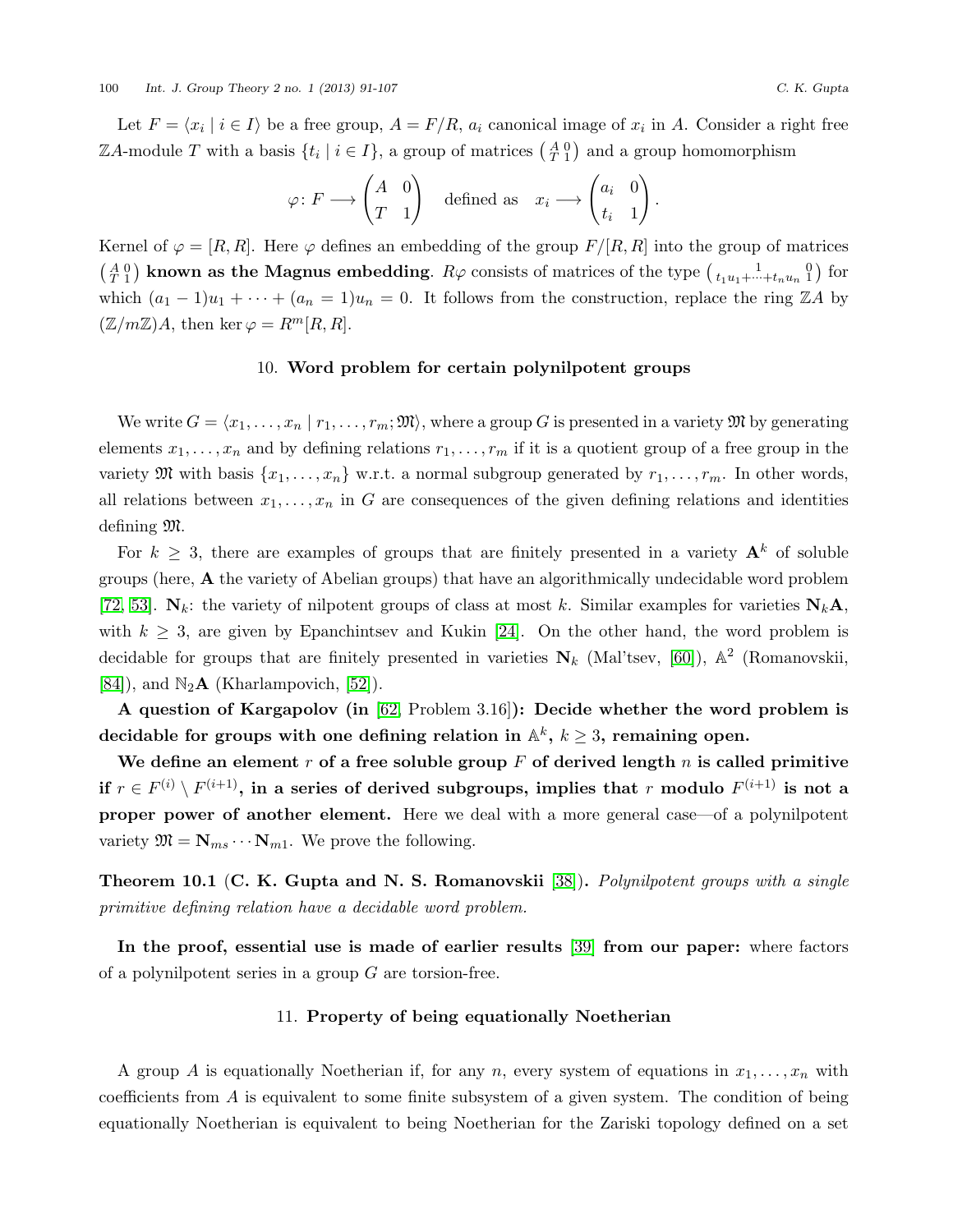$A<sup>n</sup>$ , where as the subbase of a system of closed sets we take algebraic sets, that is, sets of solutions to systems of equations over the group A. More details about this fact can be found in papers by G. Baumslag, Myasnikov, Remeslennikov [\[5,](#page-13-5) [6,](#page-13-6) [7\]](#page-13-7).

Every group representable by matrices over a commutative Noetherian unitary ring is equationally Noetherian (G. Baumslag, Myasnikov, Remeslennikov [\[6\]](#page-13-6)). They conclude: free groups are equationally Noetherian. Every abelian group is also equationally Noetherian. R. Bryant [\[9\]](#page-13-8) proved that a finitely generated group, which is an extension of an abelian by a nilpotent group, has this property.

We give two simple examples of groups which are not equationally Noetherian. The first example is nilpotent group of class 2 (not finitely generated); the second example is centre-by-metabelian group and 2-generated. It is worth mentioning another result of Baumslag, Myasnikov, Roman'kov [\[7\]](#page-13-7) which states as follows: a wreath product of any non-abelian group and any infinite group is not an equationally Noetherian group.

Let  $\mathfrak B$  be a class of groups A which are soluble, equationally Noetherian, and have a central series as

$$
A = A_1 \ge A_2 \ge \cdots \ge A_n \ge \cdots,
$$

for which  $\bigcap A_n = 1$  and all factors  $A_n / A_{n+1}$  are torsion-free groups.

Here, we have proved the following.

**Theorem 11.1 (C. K. Gupta and N. S. Romanovskii** [\[37\]](#page-14-11)). Let D be a direct product of finitely many cyclic groups of infinite or prime orders, with  $A \in \mathfrak{B}$ . Then the wreath product  $D \nmid A$  is an equationally Noetherian group.

Here, we have obtained the following two interesting corollaries.

Corollary 11.2 (C. K. Gupta and N. S. Romanovskii [\[37\]](#page-14-11)). Let a group  $A \in \mathfrak{B}$  be representable as a factor group  $F/R$ , where F is a free group of finite rank. Then  $F/[R, R] \in \mathfrak{B}$ .

Corollary 11.3. Free soluble groups of arbitrary derived lengths and ranks are equationally Noetherian.

Some remarks.

(a) The class of equationally Noetherian groups is closed w.r.t. subgroups and finite direct products.

(b) A group is equationally Noetherian if all of its countable subgroups have this property.

In [\[37\]](#page-14-11), Romanovskii and I give two simple examples of groups which fail to be equationally Noetherian.

**Example 1.** Let a group A in a variety of nilpotent groups of class 2 be given by the following generators and relations:

$$
A = \langle a_1, a_2, \dots, b_1, b_2, \dots \mid [b_1, a_1] = 1, [b_2, a_1] = [b_2, a_2] = 1, \dots,
$$
  

$$
[b_n, a_1] = [b_n, a_2] = \dots = [b_n, a_n] = 1, [b_{n+1}, a_1] = [b_{n+1}, a_2] = \dots
$$
  

$$
= [b_{n+1}, a_n] = [b_{n+1}, a_{n+1}] = 1, \dots
$$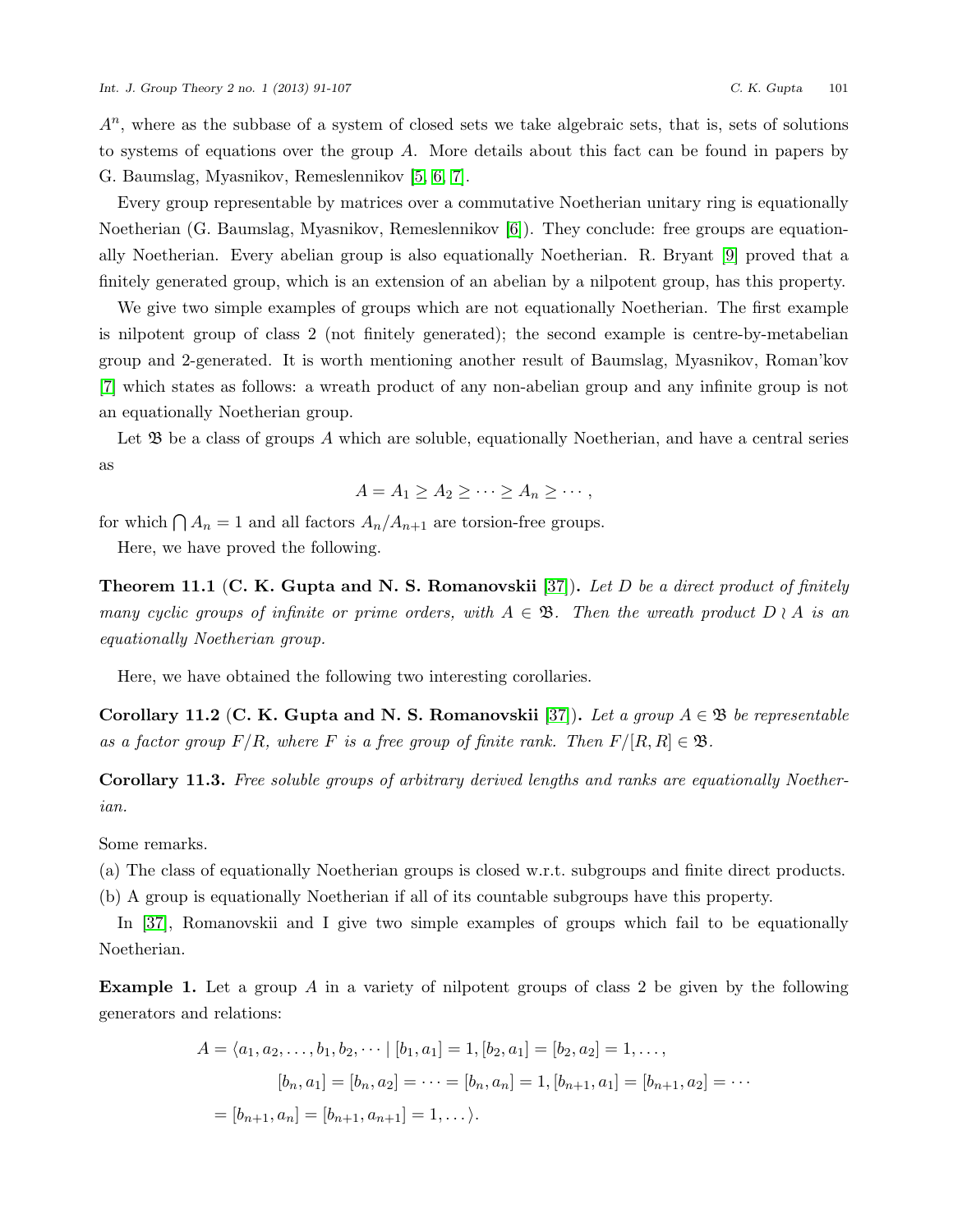Consider a system of equations in one variable such as

$$
[x, a_1] = 1, [x, a_2] = 1, [x, a_3] = 1, \dots;
$$

this system is not equivalent to any one of its finite subsystems of the form

$$
[x, a_1] = 1, [x, a_2] = 1, \ldots, [x, a_n] = 1.
$$

Since  $x = b_n$  is a solution to the subsystem, but  $[b_n, a_{n+1}] \neq 1$ . Therefore, the group A is not equationally Noetherian.

Example 2. Consider a free centre-by-metabelian group of rank 2. Its derived subgroup is a free nilpotent group of class 2 of countable rank (C. K. Gupta [\[29\]](#page-14-12)). We identify the basis of the derived subgroup with a set  $\{a_1, a_2, \ldots, b_1, b_2, \ldots\}$ , imposing on elements certain relations which the group A in the previous example enjoyed. We obtain a 2-generated centre-by-metabelian group  $C$ , whose derived subgroup is equal to A. Thus the group C is not equationally Noetherian, because its subgroup A has this property.

# 12. Automorphisms of free groups of countable infinite rank

 $F = F_{\infty} = \langle x_1, x_2, \dots \rangle$ : Methods of Nielsen and Whitehead do not reduce an infinite set of generators of  $F$  in a finite number of steps. D. H. Wagner extended Nielsen transformations to apply to infinite subsets of a group.

Wagner's  $\tau$ -transformations: elementary simultaneous transformations, where generators of  $\tau(x)$  have bounded lengths.

Question (D. Solitar): Is the group of all automorphisms of  $F$  that are bounded relative to the given basis  $\{x_i\mid i\in I\}$  generated by generalized elementary simultaneous Nielsen transformations?

The following natural generalizations of the elementary Nielsen transformations:

- (i) automorphisms permuting the  $x_i$ ;
- (ii) automorphisms inverting any subset of the  $x_i$ 's and leaving the remainder fixed;
- (iii) automorphisms of the form: given any partition  $I_1$  and  $I_2$  (in I)

$$
\{x_{i_1} \longrightarrow x_{i_1}x_{i_2} \quad i_1 \in I_1, i_2 \in I_2, \quad x_{i_2} \longrightarrow x_{i_2} \quad \text{for all } i_2 \in I_2\};
$$

 $(iv)$ 

$$
{x_{i_1} \longrightarrow x_{i_1} x_{i_2}^{\pm 1}}
$$
 or  $x_{i_1} \longrightarrow x_{i_2}^{\pm 1} x_{i_1}$ ,  $i_2 \in I_2$ .

# We call automorphisms of these four types generalized Nielsen elementary transformations.

An automorphism  $\varphi \in Aut(F_{\infty})$  is bounded if the lengths of the words  $x_i\varphi$  and  $x_i\varphi^{-1}$  are bounded: there is an n such that  $|x_i\varphi|, |x_i\varphi^{-1}| \leq n$  for all  $i \in I$ . (See also R. Cohen [\[18\]](#page-13-9), Burns & Pi [\[15\]](#page-13-10).) The problem of Solitar still remains open.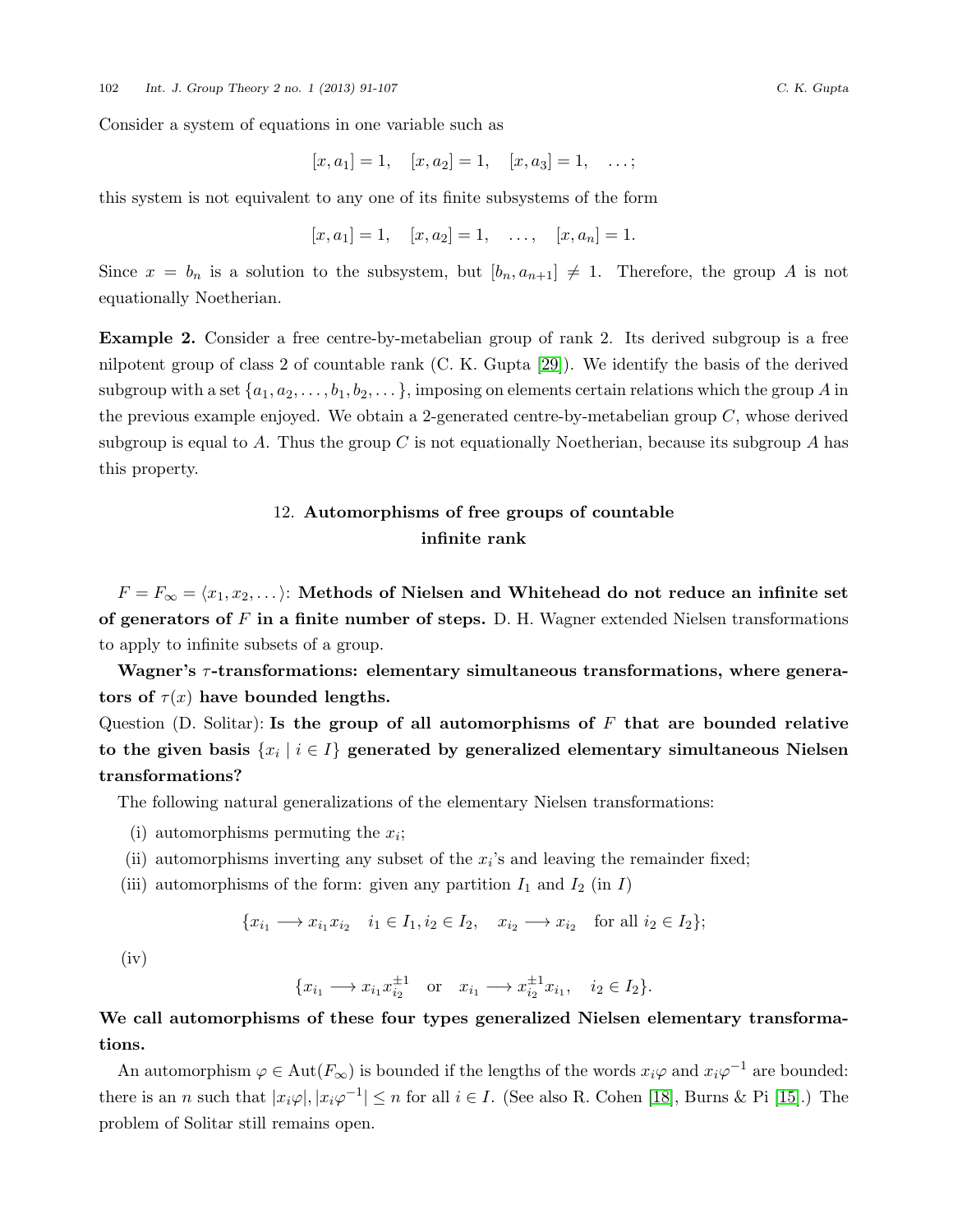**Theorem 12.1 (C. K. Gupta and W. Holubowski** [\[35\]](#page-14-13)). We described a generating set for the group Aut  $F_{\infty}$ . We show: the group of all automorphisms (modulo the IA-automorphisms) is generated by strings and the lower triangular automorphisms. Some new subgroups of Aut  $F_{\infty}$  are presented.

#### 13. Automorphisms of rooted trees

Here we prove the following:

**Theorem 13.1 (C. K. Gupta, N. D. Gupta, and A. S. Oliynyk** [\[33\]](#page-14-14)). Let a finite number of finite groups be given. Let n be the largest order of their composition factors. We prove explicitly that the group of finite state automorphisms of rooted n-tree contains subgroups isomorphic to the free product of given groups.

## 14. Universal theories for partially commutative groups

Here  $\Gamma$  is a finite graph without loops, whose vertex set  $\{x_1, \ldots, x_n\}$  is denoted by X, and the set of edges  $(x_i, x_j)$  by E. For a graph  $\Gamma$ , a partially commutative group given by

$$
G(c,\Gamma) = \langle x_1,\ldots,x_n \mid x_ix_j = x_jx_i \iff (x_i,x_j) \in E; \quad \mathfrak{A}^2 \wedge \mathfrak{N}_c \rangle.
$$

 $\mathfrak{A}^2 \wedge \mathfrak{N}_c$ : class of nilpotent metabelian groups.

We define certain transformations of a defining graph: we prove that these transformations do not change the universal theory of a partially commutative nilpotent metabelian group for each defining graph.

**Theorem 14.1 (C. K. Gupta and E. I. Timoshenko** [\[40\]](#page-14-15)). We give necessary and sufficient conditions for two partially commutative nilpotent metabelian groups defined by trees to be universally equivalent.

**Theorem 14.2 (C. K. Gupta and E. I. Timoshenko** [\[41\]](#page-14-16)). Two partially commutative metabelian groups defined by cycles are universally equivalent if and only if the cycles are isomorphic.

**Definition.** Two groups G and H are said to be universally equivalent if their universal theories coincide. That is, any ∃-formula is true on one of these groups if and only if it is true on the other.

#### **REFERENCES**

- [1] K. S. Allambergenov and V. A. Roman'kov, Products of commutators in groups, Dokl. Akad. Nauk UzSSR, 4 (1984) 14–15.
- [2] S. Bachmuth, Induced automorphisms of free groups and free metabelian groups, Trans. Amer. Math. Soc., 122 (1966) 1–17.
- [3] S. Bachmuth, Automorphisms of free metabelian groups, Trans. Amer. Math. Soc., 118 (1965) 93–104.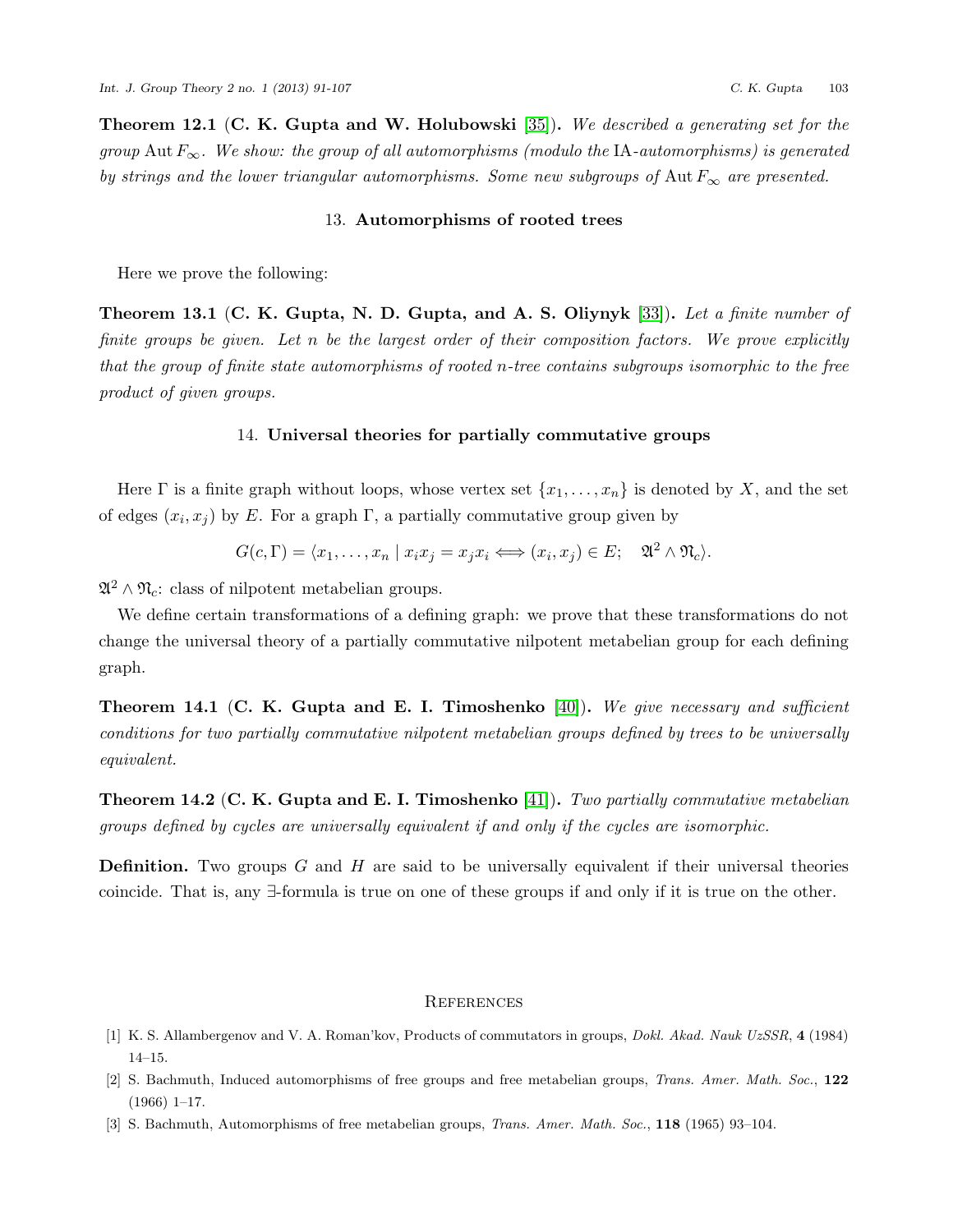- [4] S. Bachmuth, E. Formanek and H. Y. Mochizuki, IA-automorphisms of certain two generator torsion-free groups, J. Algebra, 40 (1967) 19–30.
- <span id="page-13-5"></span>[5] G. Baumslag, A. Myasnikov and V. Remeslennikov, Algebraic geometry over groups, Trends Math., Birkhauser, Boston, (2000) 35–50.
- <span id="page-13-6"></span>[6] G. Baumslag, A. Myasnikov and V. Remeslennikov, Algebraic geometry over groups. I. Algebraic sets and ideal theory, *J. Algebra*, **219** no. 1 (1999) 16-79.
- <span id="page-13-7"></span>[7] G. Baumslag, A. Myasnikov and V. Roman'kov, Two theorems about equationally noetherian groups, J. Algebra, 194 no. 2 (1997) 654–664.
- [8] J. S. Birman, An inverse function theorem for free groups, Proc. Amer. Math. Soc., 41 (1973) 634–638.
- <span id="page-13-8"></span>[9] R. Bryant, The verbal topology of a group, J. Algebra, 48 (1977) 340–346.
- [10] R. M. Bryant and J. R. J. Groves, Automorphisms of free metabelian groups of infinite rank, Comm. Algebra, 20 (1992) 783–814.
- [11] R. M. Bryant and C. K. Gupta, Automorphisms of free nilpotent-by-abelian groups, Math. Proc. Cambridge Philos. Soc., **114** (1993) 143-147.
- [12] R. M. Bryant and C. K. Gupta, Automorphism groups of free nilpotent groups, Arch. Math. (Basel), 52 (1989) 313–320.
- [13] R. M. Bryant and Olga Macedonska, Automorphisms of relatively free nilpotent groups of infinite rank, J. Algebra, 121 (1989) 388–398.
- [14] R. M. Bryant and V. A. Roman'kov, Automorphisms groups of relatively free groups, Math. Proc. Cambridge Philos. Soc., **127** no. 3 (1999) 411-424.
- <span id="page-13-10"></span>[15] R. G. Burns and L. Pi, Generators for the bounded automorphisms of infinite-rank free nilpotent groups, Bull. Austral. Math. Soc., 40 no. 2 (1989) 175–187.
- [16] O. Chapuis, Universal theory of certain solvable groups and bounded Ore group rings, J. Algebra, 176 no. 2 (1995) 368–391.
- [17] I. V. Chirkov and M. A. Shevelin, Test sets in free metabelian Lie algebras, Sibirsk. Mat. Zh., 43 no. 6 (2002) 1401–1407.
- <span id="page-13-9"></span>[18] D. E. Cohen, Combinatorial group theory. A topological approach, Queen Mary College Mathematical Notes, Queen Mary College, Department of Pure Mathematics, London, 1978.
- [19] R. H. Crowell and R. H. Fox, Introduction to knot theory, Ginn, Boston, MA, 1963.
- <span id="page-13-2"></span>[20] A. Dold, Nullhomologous words in free groups which are not nullhomologous in any proper subgroup, Arch. Math.  $(Basel)$ , 50 no. 6 (1988) 564–569.
- [21] A. J. Duncan, I. V. Kazachkov and V. N. Remeslennikov, Parabolic and quasiparabolic subgroups of free partially commutative groups, J. Algebra, 318 no. 2 (2007) 918–932.
- [22] A. J. Duncan, I. V. Kazachkov and V. N. Remeslennikov, Centraliser dimension of partially commutative groups, Geom. Dedicata, 120 (2006) 73–97.
- <span id="page-13-1"></span>[23] V. G. Durnev, The Mal'tsev–Nielsen equation on a free metabelian group of rank 2, Mat. Zametki, 46 (1989) 57–60, 127.
- <span id="page-13-4"></span>[24] V. I. Epanchintsev and G. P. Kukin, The word problem in a variety of groups that contain  $\mathfrak{N}_2\mathfrak{A}$ , Algebra i Logika, 18 no. 3 (1979) 259–285.
- <span id="page-13-3"></span>[25] B. Fine, G. Rosenberger, D. Spellman and M. Stille, Test words, generic elements and almost primitivity, Pacific J. Math., 190 no. 2 (1999) 277–297.
- <span id="page-13-0"></span>[26] E. Formanek and C. Procesi, The automorphism group of a free group is not linear, J. Algebra, 149 (1992) 494–499.
- [27] R. H. Fox, Free differential calculus I. Derivations in the free group ring, Ann. of Math.  $(2)$ ,  $57$  (1953) 547–560.
- [28] R. I. Grigorchuk and P. F. Kurchanko, Certain questions of group theory related to geometry, Encyclopaedia of Mathematical Sciences, Algebra VII, Combinatorial Group Theory, Applications to Geometry, Springer, 1993 173– 231.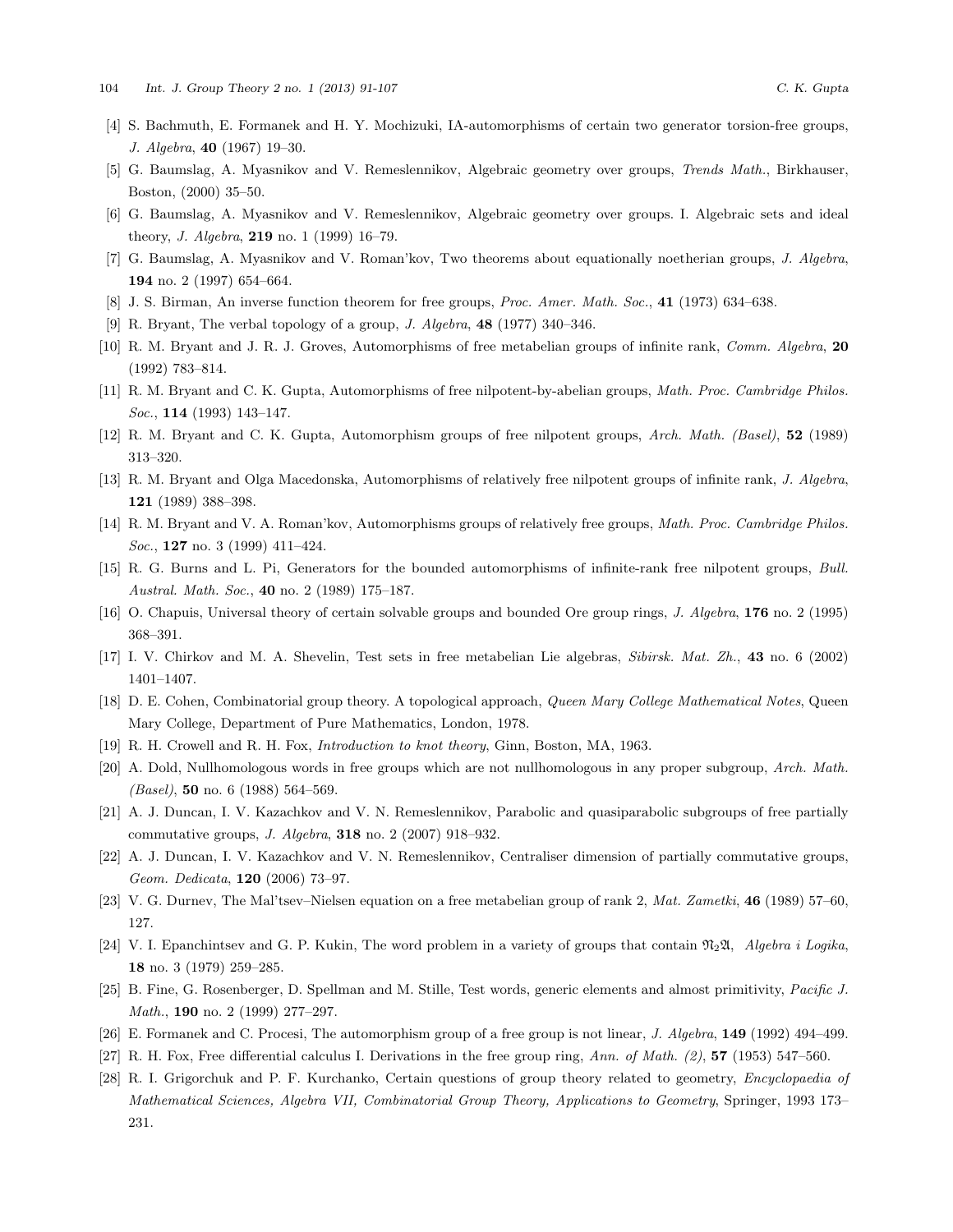- <span id="page-14-12"></span>[29] C. K. Gupta, The free centre-by-metabelian groups, J. Austral. Math. Soc., 16 (1973) 294–299.
- [30] C. K. Gupta and N. D. Gupta, Lifting primitivity of free nilpotent groups, Proc. Amer. Math. Soc., 114 (1992) 617–621.
- <span id="page-14-8"></span>[31] C. K. Gupta, N. D. Gupta and F. Levin, On dimension subgroups relative to certain product ideals, *Lecture Notes* in Math., 1281 (1987) 31–35.
- [32] C. K. Gupta, N. D. Gupta and G. A. Noskov, Some applications of Artamonov–Quillen–Suslin theorems to metabelian inner-rank and primitivity, Canad. J. Math., 46 (1994) 298–307.
- <span id="page-14-14"></span>[33] C. K. Gupta, N. D. Gupta and A. S. Oliynyk, Free products of finite groups acting on regular rooted trees, Algebra Discrete Math., 2007 no. 2 (2007) 91–103.
- [34] C. K. Gupta, N. D. Gupta and V. A. Roman'kov, Primitivity in free groups and free metabelian groups, *Canad. J.* Math., 44 (1992) 516–523.
- <span id="page-14-13"></span>[35] C. K. Gupta and W. Holubowski, Automorphisms of a free group of infinite rank, St. Petersburg Math. J., 19 no. 2 (2008) 215–223.
- <span id="page-14-1"></span>[36] C. K. Gupta, V. A. Roman'kov and E. I. Timoshenko, Test ranks of free nilpotent groups, Comm. Algebra, 33 (2005) 1627–1634.
- <span id="page-14-11"></span>[37] C. K. Gupta and N. S. Romanovskii, The property of being equational Noetherian of some solvable groups, Algebra Logic, 46 no. 1 (2007) 28–36.
- <span id="page-14-10"></span>[38] C. K. Gupta and N. S. Romanovskii, The word problem for polynilpotent groups with a single primitive defining relation, *Algebra Logic*, **45** no. 1 (2006) 17-25.
- <span id="page-14-7"></span>[39] C. K. Gupta and N. S. Romanovskii, On torsion in factors of polynilpotent series of a group with a single relation, Internat. J. Algebra Comput., 14 no. 4 (2004) 513–523.
- <span id="page-14-15"></span>[40] C. K. Gupta and E. I. Timoshenko, Properties and universal theories for partially commutative nilpotent metabelian groups, Algebra Logic, 51 no. 4 (2012) 285–305.
- <span id="page-14-16"></span>[41] C. K. Gupta and E. I. Timoshenko, On Universal theories for partially commutative metabelian groups, Algebra Logic, 50 no. 1 (2011) 1-16.
- [42] C. K. Gupta and E. I. Timoshenko, Partially commutative metabelian groups, Centralizers and elementary equivalence, Algebra Logika, 48 no. 3 (2009) 309–341.
- <span id="page-14-5"></span>[43] C. K. Gupta and E. I. Timoshenko, Test rank of the solvable product of free abelian groups, Sb. Math., 199 no. 4 (2008) 495–510.
- <span id="page-14-2"></span>[44] C. K. Gupta and E. I. Timoshenko, A criterion for invertibility of endomorphisms and the test rank of metabelian products of abelian groups, Algebra Logic, 43 no. 5 (2004) 316–326.
- <span id="page-14-3"></span>[45] C. K. Gupta and E. I. Timoshenko, Test Rank for Some Free Polynilpotent Groups, Algebra Logic, 42 no. 1 (2003) 20–28.
- <span id="page-14-4"></span>[46] C. K. Gupta and E. I. Timoshenko, Generating elements for groups of the form  $F/R'$ , Algebra Logic, 40 no. 3 (2001) 137-143.
- [47] N. Gupta, Free group rings, Contemporary Mathematics, American Mathematical Society, Providence, RI, 66 1987.
- <span id="page-14-0"></span>[48] N. Gupta and V. Shpilrain, Nielsen's commutator test for two-generator groups, Math. Proc. Cambridge Philos. Soc., **114** no. 2 (1993) 295-301.
- [49] W. Imrich and E. C. Turner, Endomorphisms of free groups and their fixed points, Math. Proc. Cambridge Philos. Soc., **105** (1989) 421-422.
- [50] W. Jaco, Heegaard splittings and splitting homomorphisms, Trans. Amer. Math. Soc., 144 (1969) 365–379.
- <span id="page-14-6"></span>[51] A. Karrass, W. Magnus and D. Solitar, Elements of finite order in groups with a single defining relation, Comm. Pure Appl. Math., 13 (1960) 57–66.
- <span id="page-14-9"></span>[52] O. G. Kharlampovich, Algorithmic problems for subvarieties of  $\mathfrak{N}_2\mathfrak{A}$ , Proc. 8th All-Union Conf. Math. Logic, Moscow (1986) 197.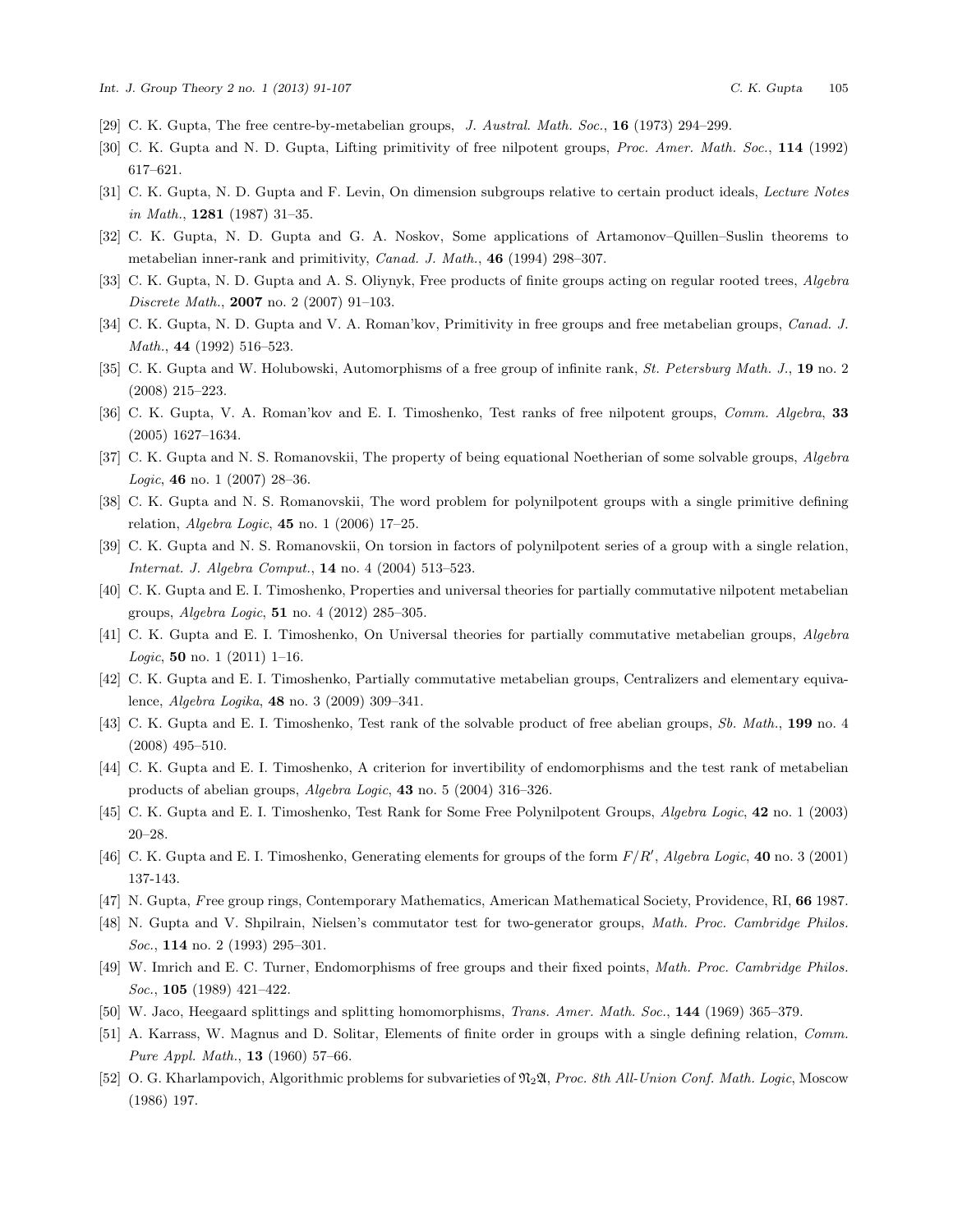- <span id="page-15-10"></span>[53] O. G. Kharlampovich, A Finitely presented solvable group with undecidable word problem, Izv. Akad. Nauk SSSR Ser. Mat., **45** no. 4 (1981) 852-873.
- [54] A. F. Krasnikov, Generators of the group  $F/[N, N]$ , Mat. Zametki, 24 (1978) 167–173.
- [55] P. H. Kropholler, P. A. Linnell and J. A. Moody, Applications of a new K-theoretic theorem to soluble group rings, Proc. Amer. Math. Soc., **104** no. 3 (1988) 675-684.
- <span id="page-15-3"></span>[56] R. C. Lyndon and P. E. Schupp, Combinatorial group theory, *Erbeg. Math. Grenzgeb.*, Springer-Verlag, Berlin, 89 1977.
- <span id="page-15-2"></span>[57] W. Magnus, Über n-dimensionale Gittertransformationen, Acta Math., 64 (1934) 353–367.
- [58] W. Magnus, A. Karrass and D. Solitar, Combinatorial Group Theory, Intersicence Publ., New York, 1966.
- [59] W. Magnus and C. Tretkoff, Representations of automorphism groups of free groups, Word Problems II, Studies in Logic and Foundations of Mathematics, North Holland, Oxford, 95 (1980) 255–260.
- <span id="page-15-5"></span>[60] A. I. Mal'tsev, Two remarks on nilpotent groups, Mat. Sb. (N.S.), 37 no. 79 (1955) 567–572.
- [61] A. I. Mal'tsev, Embeddings of group algebras in division algebras, Dokl. Akad. Nauk SSSR, 60 no. 9 (1948) 1499– 1501.
- <span id="page-15-8"></span>[62] V. D. Mazurov and E. I. Khukhro (eds.), Kourovka Notebook. Unsolved problems in group theory, 15th edition, Institute of Mathematics, SO RAN, Novosibirsk, 2002.
- [63] J. McCool, A Presentation for the Automorphism Group of a Free Group of Finite Rank, J. London Math. Soc., 8 no. 2 (1974) 259–266.
- [64] A. A. Mishchenko and E. I. Timoshenko, Universal equivalence of partially commutative nilpotent groups, Sibirsk. Mat. Zh., **52** no. 5 (2011) 1113-1122.
- [65] A. Myasnikov and V. N. Remeslennikov, Algebraic geometry over groups. II. Logical foundations, J. Algebra, 234 no. 1 (2000) 225–276.
- <span id="page-15-7"></span>[66] B. H. Neumann, Varieties of groups, Springer, New York, 1967.
- <span id="page-15-1"></span>[67] B. H. Neumann, Die Automorphismengruppe der freien Gruppen, Math. Ann., 107 (1933) 367–386.
- <span id="page-15-0"></span>[68] J. Nielsen, Die Isomorphismengruppe der freien Gruppen, Math. Ann., 91 (1924) 169–209.
- <span id="page-15-4"></span>[69] J. Nielsen, Über die Isomorphismen unendlicher Gruppe ohne Relation, *Math. Ann.*, **79** (1918) 269–272.
- [70] J. Nielsen, Die Isomorphismen der allgemeinen, unendlichen Gruppe mit zwei Erzeugenden, Math. Ann., 78 (1917) 385–397.
- [71] E. S. Rapaport, On free groups and their automorphisms, Acta Math., 99 (1958) 139–163.
- <span id="page-15-9"></span>[72] V. N. Remeslennikov, Example of a finitely presented group in the variety  $\mathfrak{A}^5$  with undecidable word problem, Algebra Logika, 12 no. 5 (1973) 577–602.
- [73] V. N. Remeslennikov and N. S. Romanovskii, Metabelian products of groups, Algebra i Logika, 43 no. 3 (2004) 341–352.
- [74] V. N. Remeslennikov and V. G. Sokolov, Certain properties of the Magnus embedding, Algebra i Logika, 9 (1970) 566–578.
- [75] V. N. Remeslennikov and A. V. Treier, The Structure of the automorphism group for partially commutative class two nilpotent groups, Algebra i Logika, 49 no. 1 (2010) 60–97.
- [76] A. H. Rhemtulla, Commutators of certain finitely generated soluble groups, Canad. J. Math., 21 no. 5 (1969) 1160–1164.
- <span id="page-15-6"></span>[77] I. A. Rips, On certain classes of groups of the type of groups with a category, Ural. Gos. Univ. Mat. Zap., 7 no. 3 (1969) 183–194.
- [78] V. A. Roman'kov, On test elements of free solvable groups of rank 2, Algebra i Logika 40 (2001) 192–201.
- [79] V. A. Roman'kov, Automorphisms of groups, Acta Appl. Math., 29 (1992) 241–280.
- [80] V. A. Roman'kov, Generators for the automorphism groups of free metabelian pro-p-groups, Sibirsk. Mat. Zh., 33 no. 5 (1992) 878–890.